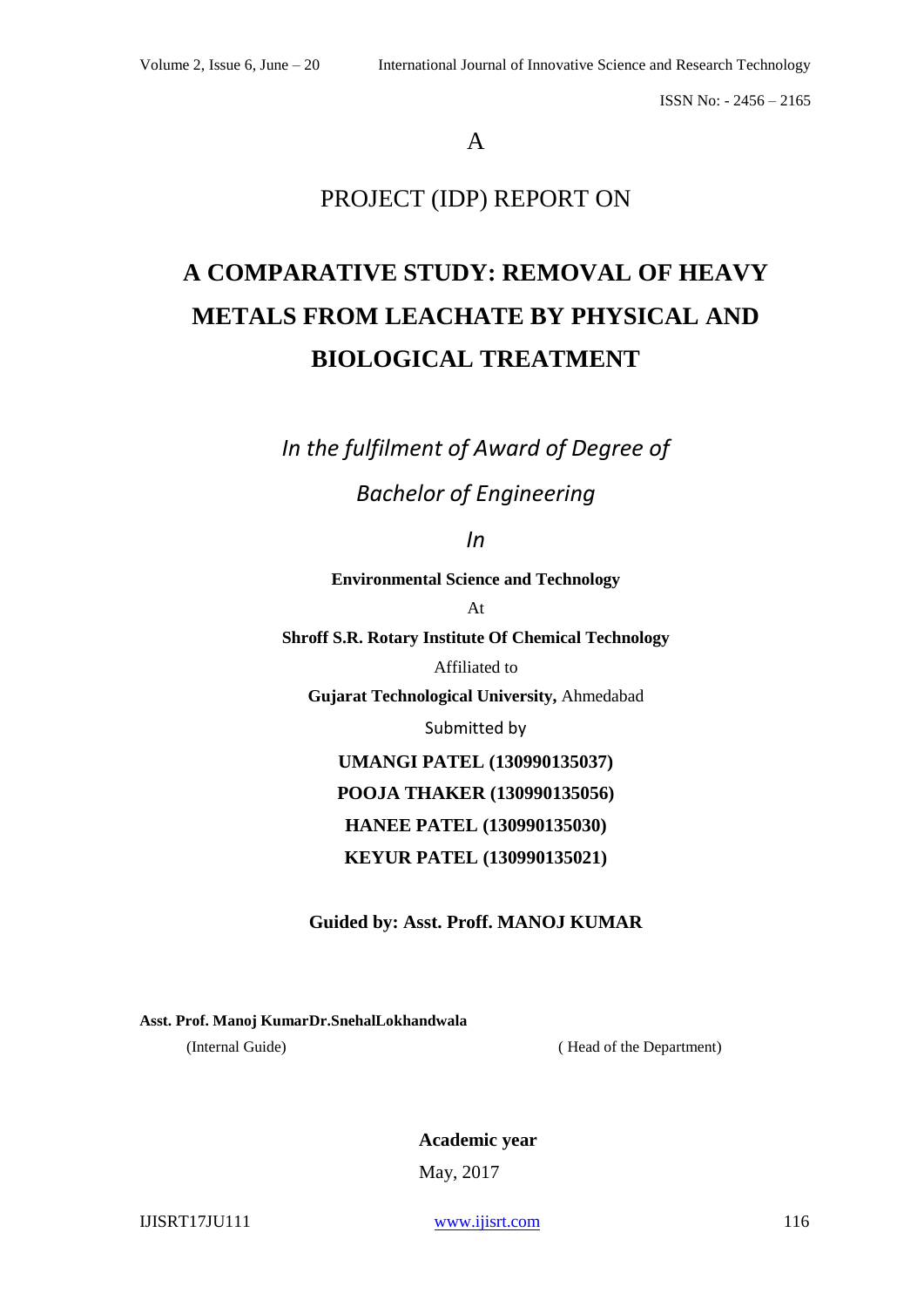# **TABLE OF CONTENT**

| <b>Contents</b>                                      | Page           |
|------------------------------------------------------|----------------|
|                                                      | No.            |
| <b>CERTIFICATE</b>                                   | $\mathbf{ii}$  |
| <b>ACKNOWLEDGEMENT</b>                               | iii            |
| <b>LIST OF TABLES</b>                                | vi             |
| <b>LIST OF FIGURES</b>                               | vii            |
| <b>LIST OF ABBREVATIONS</b>                          | viii           |
| <b>ABSTRACT</b>                                      | ix             |
| Chapter: 1. INTRODUCTION                             |                |
| 1.1 Background                                       | 1              |
| 1.2 Need of Study                                    | 3              |
| 1.3 Aim of Study                                     | $\overline{4}$ |
| 1.4 Scope of Study                                   |                |
|                                                      | 13             |
| Chapter: 2. TREATMENT METHODS FOR HEAVY METALS       |                |
| 2.1 Sources of heavy metals contaminated waste water | 16             |
| 2.2 Concentration of heavy metals in Leachate        | 17             |
| 2.3 Removal of heavy metals by orange peels          | 18             |
| 2.4 Removal of heavy metals by micro-organisms       | 19             |
| Chapter: 3. REMOVAL BY USING BIO-SORPTION            |                |
| 3.1 Bio-sorption                                     | 20             |
| 3.2 Bio-sorption Mechanism                           | 20             |
| 3.3 Procedure                                        | 21             |
| 3.4 Physical Treatment                               | 22             |
| 3.5 Biological Treatment                             | 22             |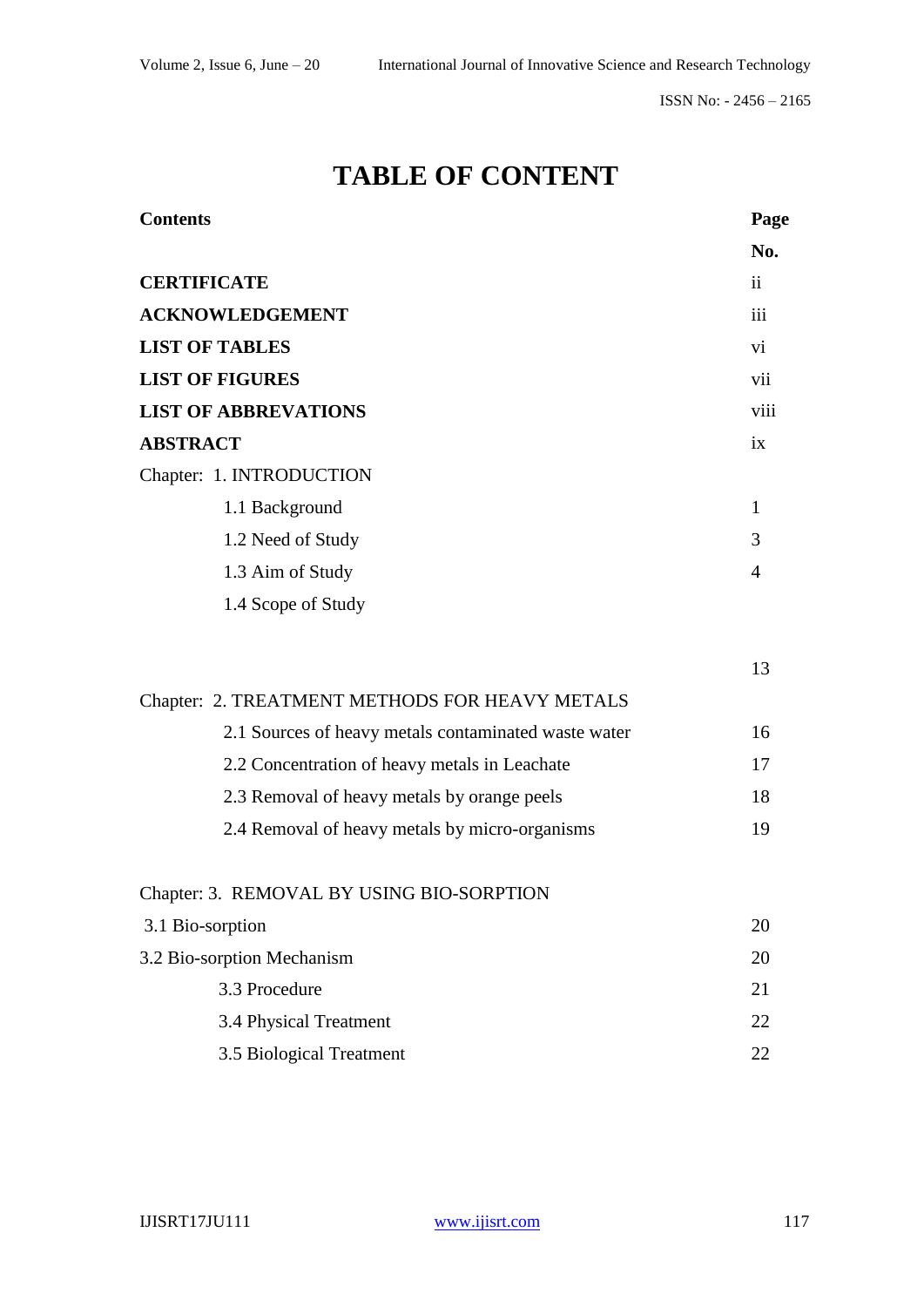### Chapter 4 OBSERVATIONS

| 4.1 Physical Treatent Observations    | 24 |
|---------------------------------------|----|
| 4.2 Biological Treatment Observations | 25 |
| 4.3 Result                            | 26 |
| 4.4 Conclusion                        | 26 |

### **REFERENCES**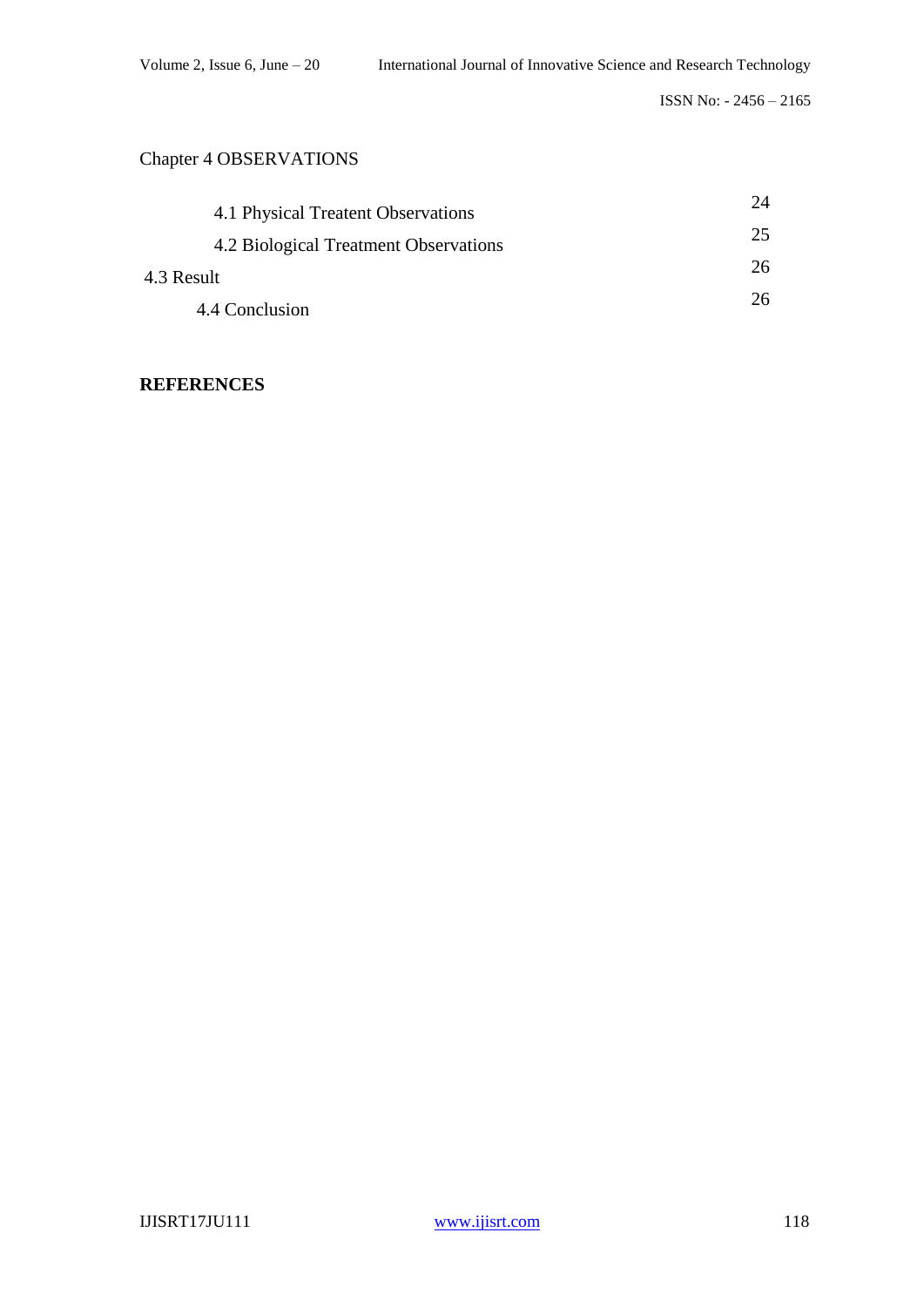# **LIST OF TABLES**

| Table No. | Page No. |
|-----------|----------|
| Table 1   | 17       |
| Table 2   | 19       |
| Table 3   | 24       |
| Table 4   | 25       |
| Table 5   | 26       |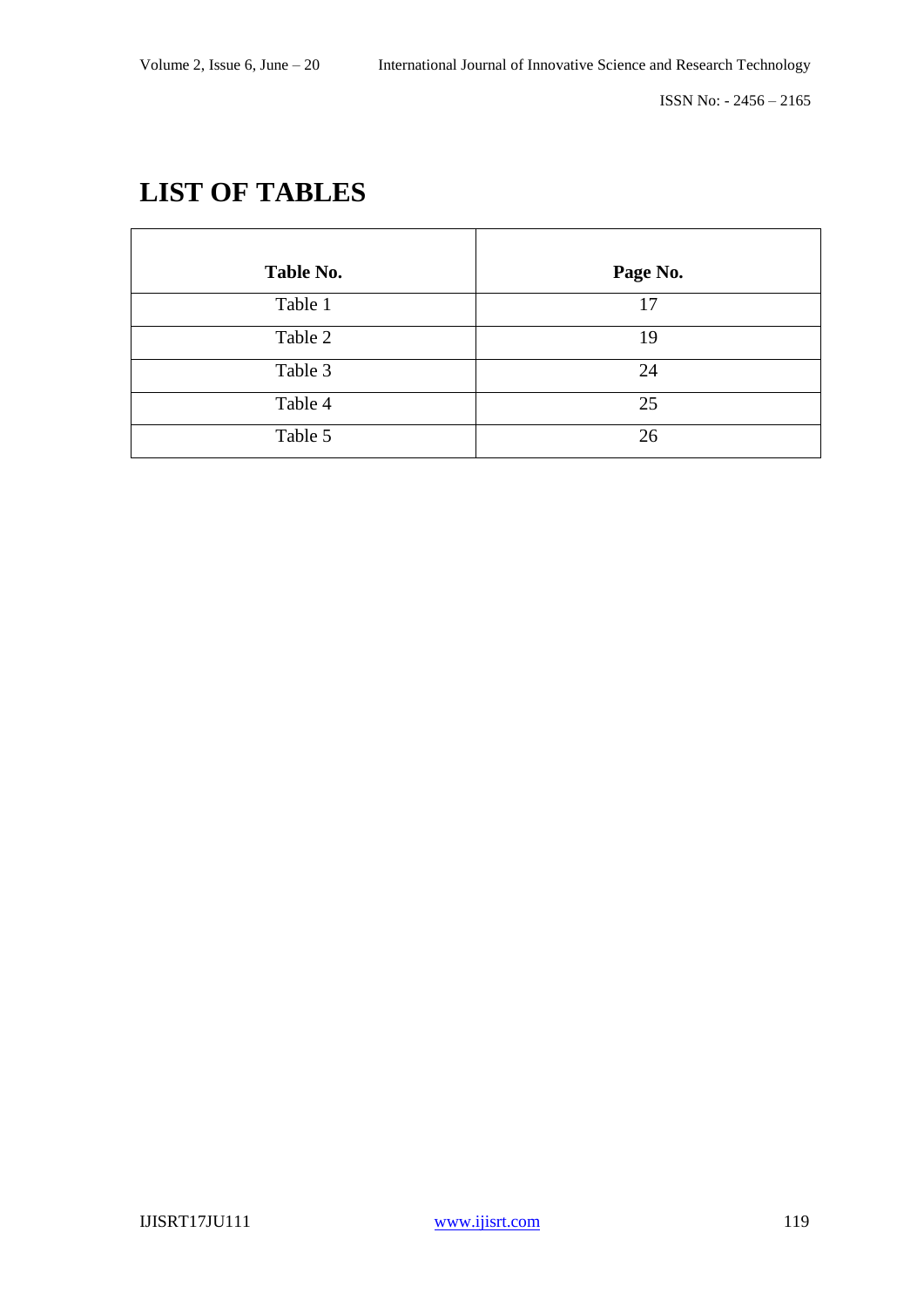# **LIST OF FIGURES**

| <b>Figure No.</b> | Page No. |
|-------------------|----------|
| Figure 1          | 16       |
| Figure 2          | 18       |
| Figure 3          | 21       |
| Figure 4          | 22       |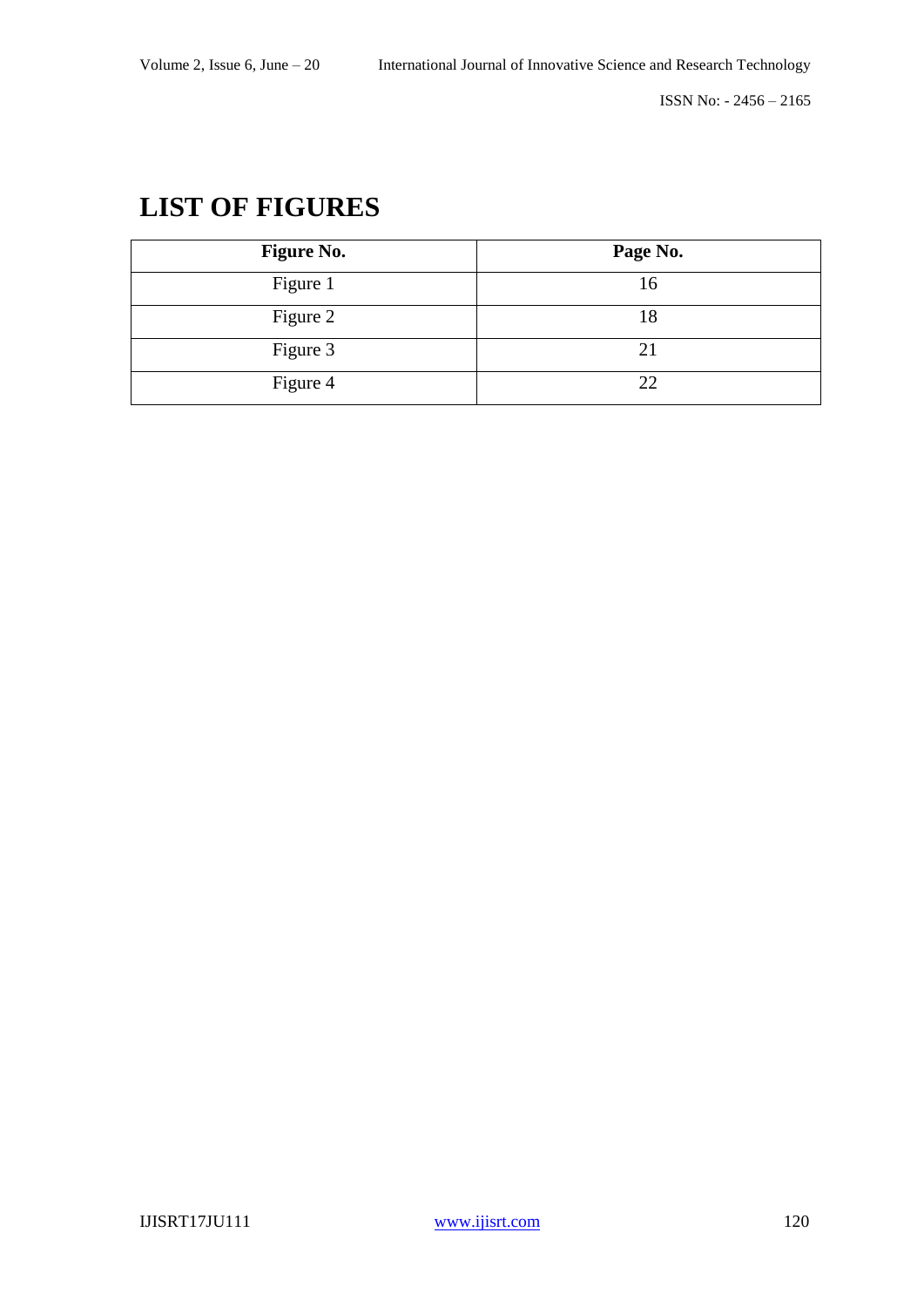# **LIST OF ABBREVIATIONS**

| <b>Symbol</b> | <b>Abbreviations</b>          |
|---------------|-------------------------------|
| <b>BOD</b>    | Bio-chemical Oxygen           |
|               | Demand                        |
| COD           | Chemical Oxygen               |
|               | Demand                        |
| <b>TSS</b>    | <b>Total Suspended Solids</b> |
| <b>TDS</b>    | <b>Total Dissolved Solids</b> |
| DO            | Dissolved Oxygen              |
| AAS           | Atomic Absorption             |
|               | Spectroscopy                  |
| <b>TLC</b>    | Thin Layer                    |
|               | Chromatography                |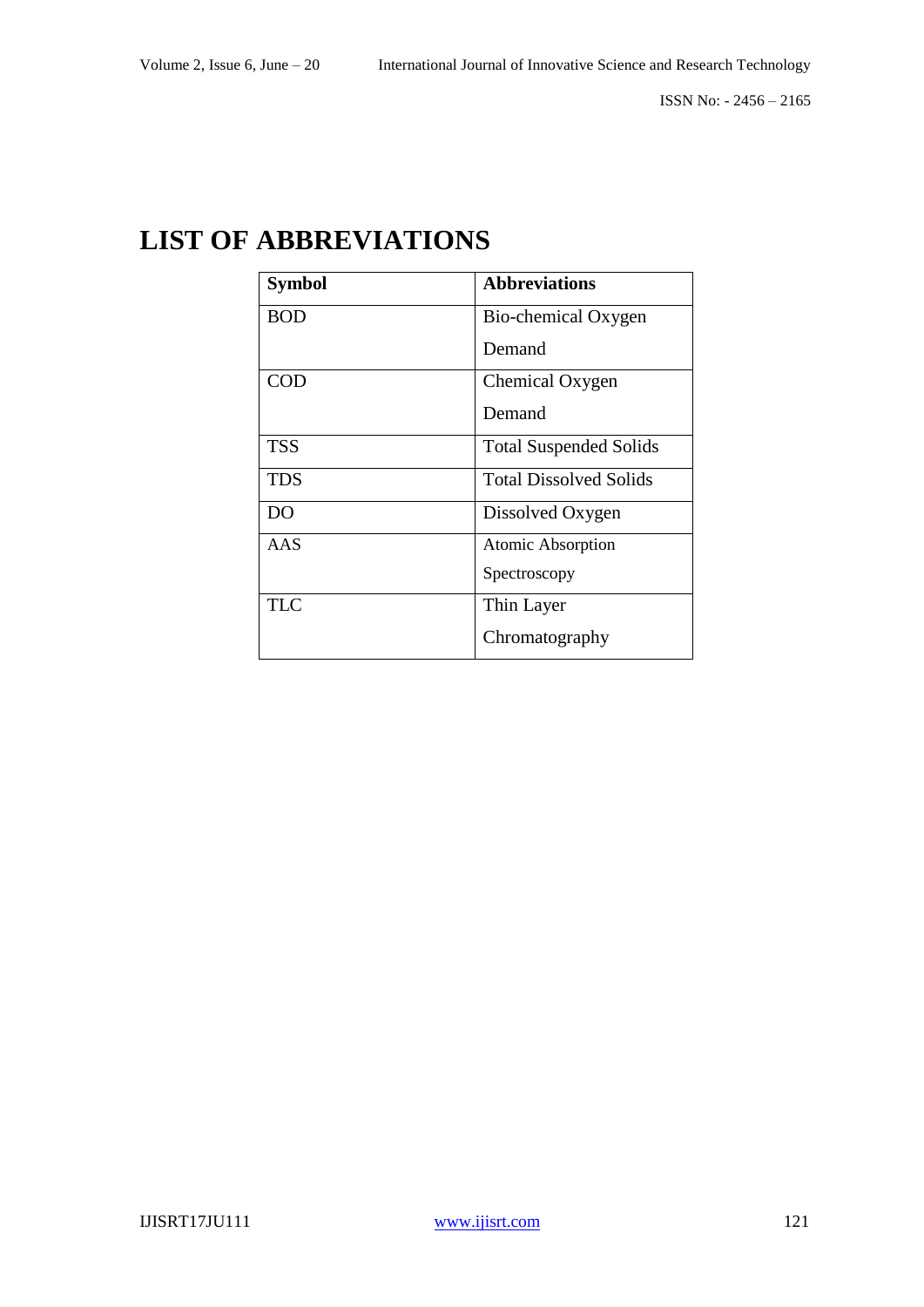# **ABSTRACT**

Heavy metal pollution is one of the major pollution in today's world. The aim of the study is to remove heavy metals based on the treatment method applied to leachate from a municipal waste landfill i.e. BEIL situated in Ankleshwar. As there were many issues related to presence of heavy metals in this industry, we have decided to take IDP based project to remove heavy metals from leachate. The sources of heavy metals in leachate are industrial waste, municipal waste and many other waste. The highest concentrations of heavy metals found in leachate are from young landfills in the acid fermentation phase and at very low pH. pH becomes neutral and there is decrease in concentration of heavy metals due to solubility at both maturation and stabilization phases. Heavy metals such as zinc, lead, cadmium and nickel are present in relatively high concentration at landfill site. This treatment includes two processes: (i) Physical (ii)Biological. The physical treatment includes removal of heavy metals by filtration mechanism using low cost orange and banana peels. The biological treatment includes various bacteria for removal of heavy metals. It is a comparative study of both the processes and can conclude the result.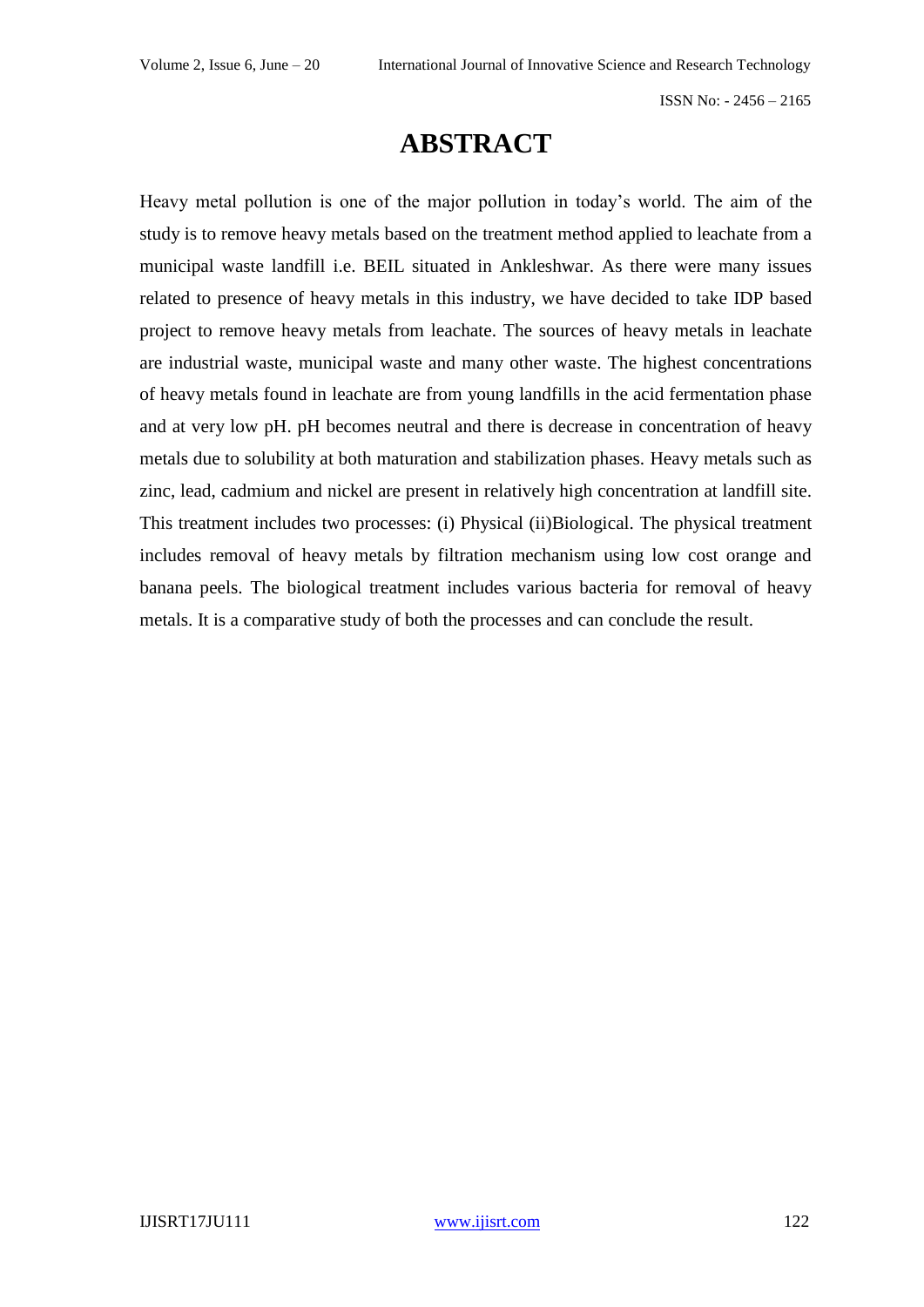# **CHAPTER 1**

# **Introduction**

## **1.1Background**

In recent years pollution of aquatic environment by heavy metal has increased. Toxic pollutants such as heavy metal originating from various sources are deposited in the aquatic environment. The continuously mixing of industrial effluents containing heavy metals to the river water causes several adverse effects. Water is essential to all forms of life and makes up 50-96 % of the weight of all plants and animals. Due to their potential toxic effect and ability to bioaccumilate it is very difficult to remove from wastewater stream. The potential sources of the heavy metal are industries, mining, and agriculture. Due to rapid increase in the concentration of heavy metal there is a necessity of efficient methods for the removal of heavy metal from industrial wastewater stream before discharge so as to eliminate the risk on the human life as well as on the aquatic environment. Amongst all the sources of heavy metal effluent one of the potential source is leachate from landfill site of BEIL.Landfill site generates wastewater containing heavy metal such as Mercury, Nickel and Cadmium. In order to reduce environmental pollution due to heavy metal a number of studies are being consider to minimize the problem. Though conventional method such as membrane process, chemical precipitation, electrochemical process, ion exchange etc. are adopted still number of studies are being carried on the development of other process such as biological treatment, treatment based on the bio sorption process etc. to supplement the conventional process so as to increase removal efficiency.

Leachate is referring to rain waters migrating through a landfill and leaching dissolved organic and inorganic compounds. Leachate occurs when the water content in landfill exceeds its storage volume, i.e. the maximum water amount which can be retained in the porous material of the landfill. A leachate is any liquid that, in the course of passing through matter, extracts soluble or suspended solids, or any other component of the material through which it has passed. Leachate is a widely used term in the environmental sciences where it has the specific meaning of a liquid that has dissolved or entrained environmentally harmful substances that may then enter the environment. It is most commonly used in the context or land filling of putrescible or industrial waste. The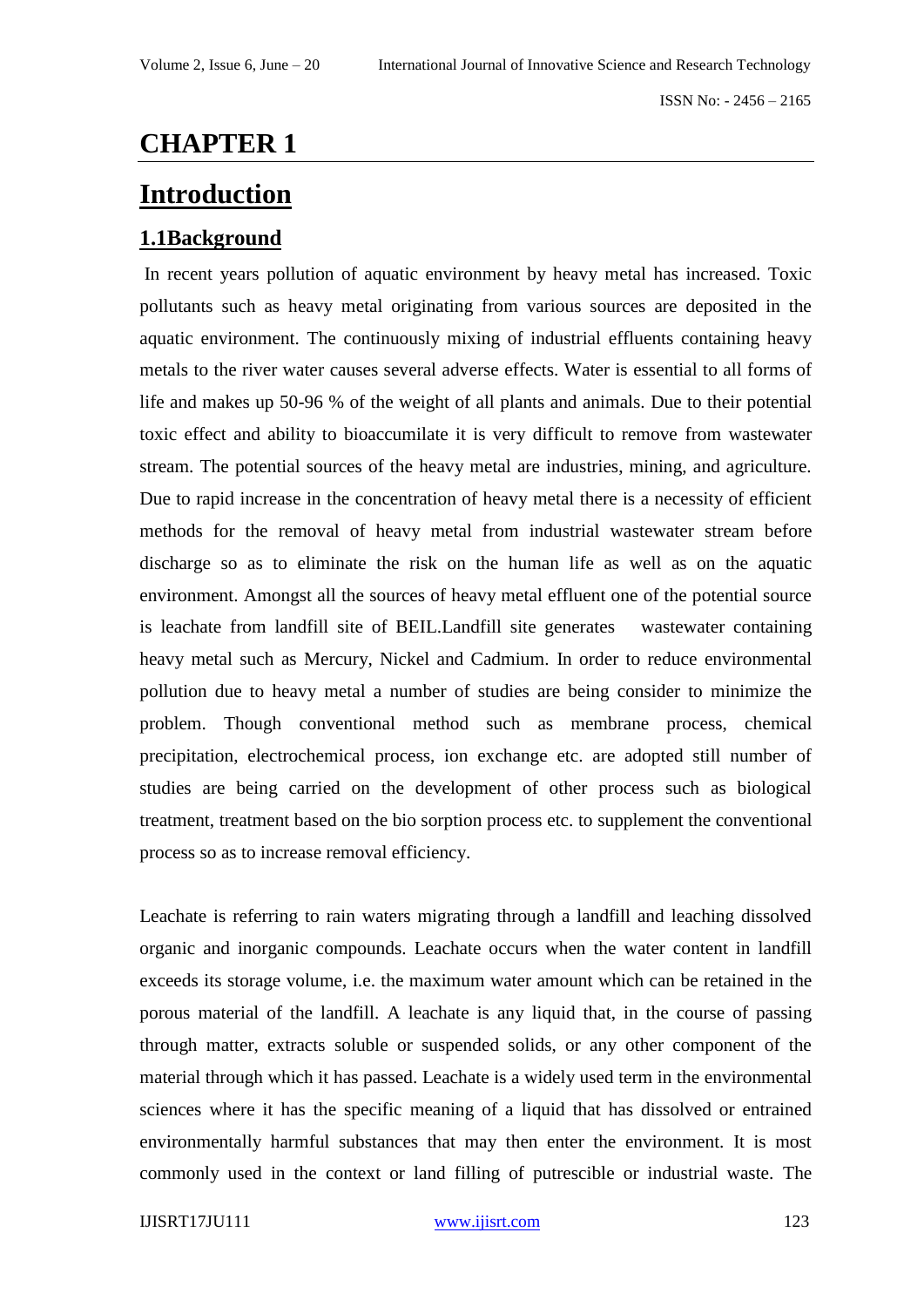conventional methods for metal removal from leachate include reduction, precipitation, ion exchange, electrochemical reduction and reverse osmosis. Most of them involve high capital costs with recurring expenses, which are not suitable for small scale industries.

This project reports the potential of banana and orange peels as adsorbents for removal of heavy metals. The residues of banana and orange peels can be processed and converted to be adsorbent because they have large surface areas, high swelling capacities, excellent mechanical strengths and are convenient to use and have great potential to adsorb harmful contaminants such as heavy metals.

## **1.2 Need of Study**

Heavy metals are discharge by number of industrial processes and this can lead in turn to the contamination of the freshwater and marine water.

The release of large quantities of hazardous materials into the natural environment results into the number of environmental problems and due to their non-biodegradability and persistence can cause danger to the human beings.

The heavy metals hazardous to human include lead, cadmium, arsenic, copper, zinc, and chromium.

Continuous discharge of the industrial and agricultural wastewater in the rivers, lakes and any other natural body causes deposit of pollutants in sediment.

The problem of heavy metal pollution in water and aquatic organisms including fish needs the continuous monitoring and surveillance as these heavy metals do not degrade and tend to bio magnify in man through food chain.

Hence there is the need to remove heavy metal from the effluent.

Research and development therefore focuses on sector specific methods and technologies to remove heavy metal from wastewater stream.

## **1.3 Aim of the Study**

A Comparative Study: Removal heavy metals from leachate by physical and biological treatment.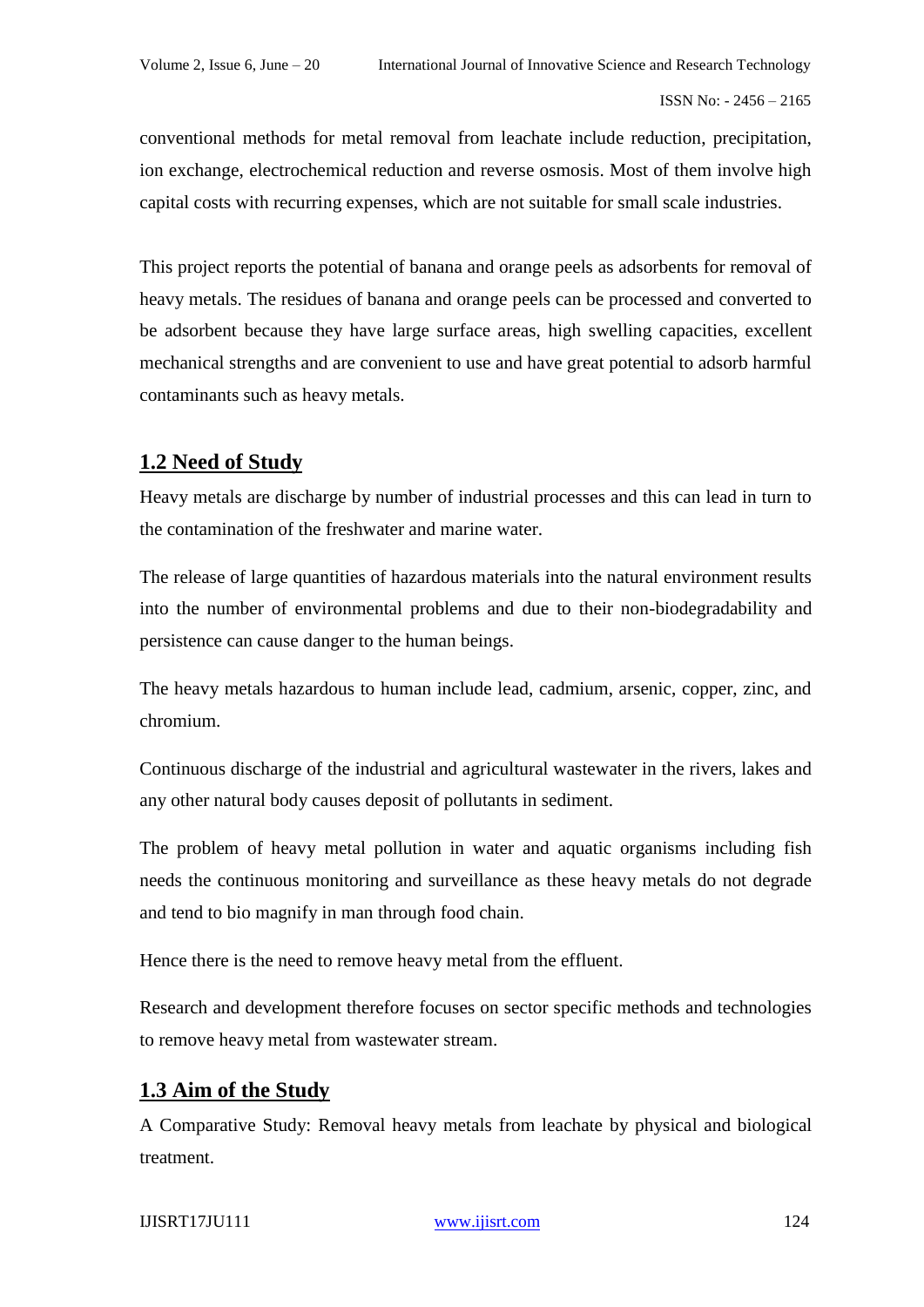#### **1.4Scope of the Study**

The scope of our project is removal of the heavy metal removal using bio-sorbents followed by biological treatment using families of the different species of microorganisms. This can be used in various industries bearing the heavy metals. The industries include: chemical, dyes and pigments, paint industry, textile industry, etc.

#### **1.5 Literature Review**

In this Section, we have referred various research papers. Some of them are listed below:

*1."Adsorption of Heavy Metals from Water Using Banana and Orange Peels"*byG. Annadurai, R.S. Juangand D.J. Leefrom'Research Gate'.

**Findings:**In this paper, Liquid-phase adsorption removal of Cu2+, Co2+, Ni2+, Zn2+, and Pb2+ in the concentration range of 5–25 mg/L using low-cost banana and orange peel wastes was examined at 30 oC. Under comparable conditions, the amount of adsorption decreased in the order  $Pb2+$   $>$  Ni2+  $>$  Zn2+  $>$  Cu2+  $>$  Co2+ for both adsorbents. The adsorption isotherms could be better described by the Freundlich equation. The amount of adsorption increased with increasing pH and reached a plateau at  $pH > 7$ , which was confirmed by the variations of zeta potentials. The application potential of such cellulosebased wastes for metal removal (up to 7.97 mg Pb2+ per gram of banana peel at pH 5.5) at trace levels appeared to be promising.

*2"Application of Citrulluslanatus rind as biosorbent for removal of trivalent chromium from aqueous solution"*byNimmalaAnvesh Reddy, R. Lakshmipathy, N.C. Saradafrom'Elesevier'.

**Findings:**In this paper ,Watermelon rind (WR) an agro waste was evaluated as an adsorbent for the removal of Cr3+ ions from aqueous solution. Batch mode adsorption studies were performed by varying parameters such as pH, contact time, adsorbent dose and initial metal ion concentration. Maximum loading capacity of WR was found to be 172.6 mg g1 for Cr3+ ions at pH 3. Kinetic studies show that removal of Cr3+ ions is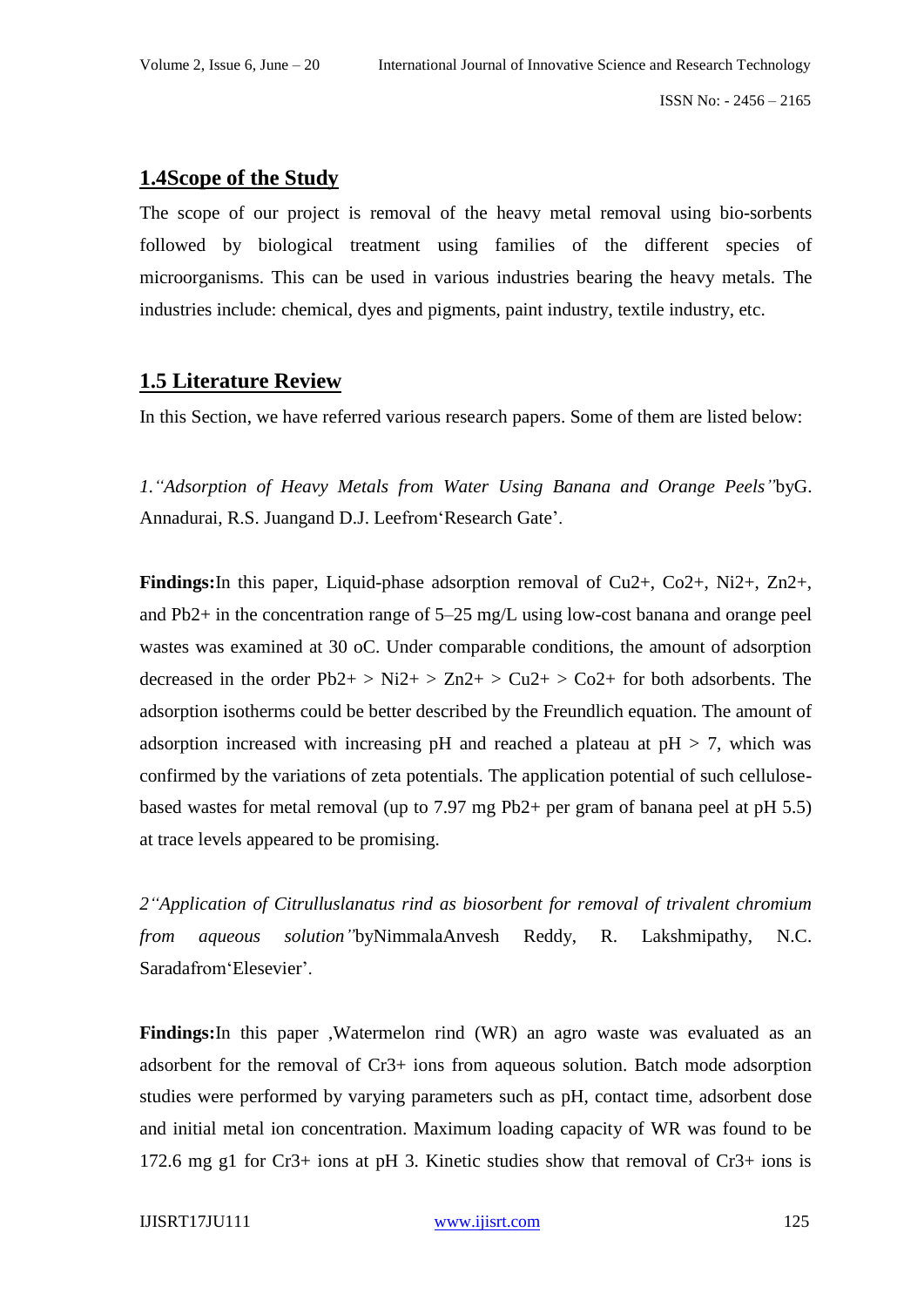rapid and follows a pseudo second order model. Equilibrium data fit better with the Langmuir isotherm than the Freundlich isotherm..

*3."A Study on the Potential of Moringa Leaf and Bark Extract in Bioremediation of Heavy Metals from Water Collected from Various Lakes in Bangalore"* by Shinomol George K, BhanuRevathi K, Deepa N, PoojaSheregar C, Ashwini T.S., Suchandrima Das from 'Elesevier'.

**Findings:**In this paper, Bioremediation is a waste water management technique that facilitates removal or neutralization of pollutants from a contaminated site. Many plants and their extracts have been used for bioremediation of heavy metals in the process of phytoremediation. Moringaolifera, also known as drumstick is a fast growing, drought resistant plant that belongs to the family of Moringaceae. Its fruit and leaf are consumed as diet and the bark has healing properties as recorded in ancient medicine. Moringaolifera seeds have been reported to have bioremedial property which can be enhanced on chemical modification.The reduction in heavy metal content was observed by Thin Layer Chromatography (TLC) and Atomic Absorption Spectroscopy (AAS) methods. Other physico chemical parameters like turbidity, BOD, COD, DO, Nitrate and Phosphate content were examined to emphasize the bioremedial property of chemically modified Moringaolifera leaf and bark extracts. Biosorption of heavy metals was found for the bark and leaf treated water samples and also reduction in the BOD, COD, nitrate and phosphate content and turbidity were observed for both the biosorbents.

*4."Water hyacinth (Eichhorniacrassipes) – An efficient and economic adsorbent for textile effluent treatment"*– A reviewbyE. SanmugaPriya, P. SenthamilSelvanfrom'Arabian Journal of Chemistry'.

**Findings:**In this paper , the literatures related to the biosorption capacity of thewater hyacinth in reducing the concentration of dyestuffs, heavy metals and minimising certain other physiochemical parameters like TSS , TDS ,COD and BOD.

*5."Uptake of Heavy Metals by Microorganisms: An Experimental Approach"* by Omar ChaalalAdulrazag Y. Zekri from 'Taylor & Francis Inc.'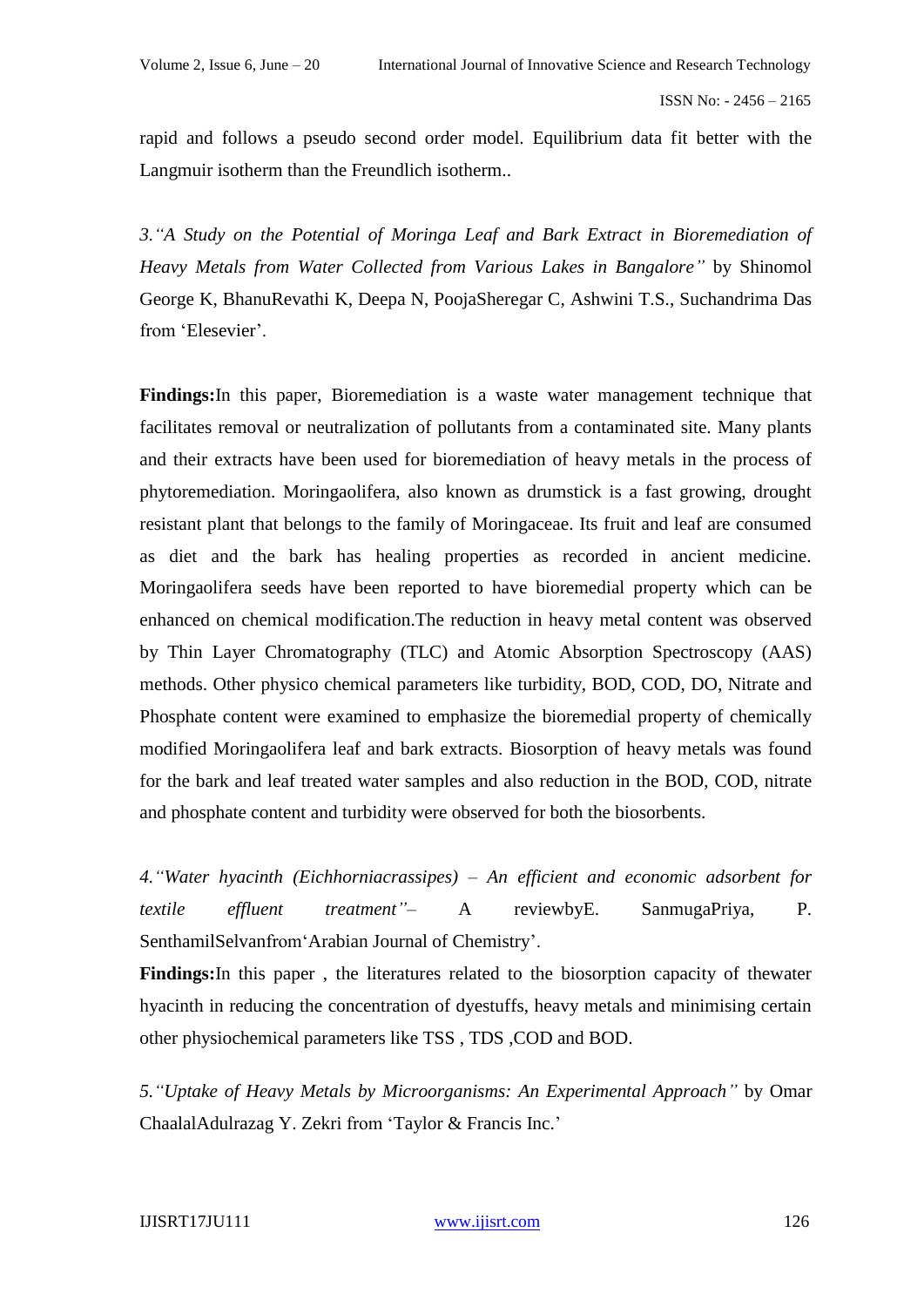**Findings:**In this paper, bacteria were isolated and used in a reactor coupled with a membrane system. The bacteria, the stirrer and the membrane housed in the reactor are arranged in a distinctive way to form the novel bio-stabilization process proposed in this research. This proposed technique could be used at low cost and with great confidence in the purification of drinking water. The system was found to be adequate for concentrations of lead in the range of 5–40 ppm.The system was found to be adequate for concentrations of lead in the range of 5–40 ppm.

*6."Biosorbents for heavy metals removal and their future"* by Jianlong Wang , Can Chen from 'Elesiver'.

**Findings:** In this paper, the bio sorbents widely used for heavy metal removal were reviewed, mainly focusing on their cellular structure, bio sorption performance, their pretreatment, modification, regeneration/reuse, modeling of bio sorption (isotherm and kinetic models), the development of novel bio sorbents, their evaluation, potential application and future. The pre-treatment and modification of biosorbents aiming to improve their sorption capacity was introduced and evaluated. The bio sorbent, unlike mono functional ion exchange resins, contains variety of functional sites including carboxyl, imidazole, sulphydryl, amino, phosphate, sulfate, thioether, phenol, carbonyl, amide and hydroxyl moieties.

*7."Isolation and characterization of heavy metal removing bacterial bio flocculants"* by J. Lin\* and C. Harichundfrom 'African Journal of Microbiology Research'.

**Findings:** In this paper, Thirteen metal-tolerant bacteria capable of producing metalremoving bio flocculants were isolated from an industrial effluent sample. The flocculating activity of bio flocculants produced by these microorganisms was assayed using the kaolin clay. The heavy-metal-removal efficiency was determined using atomic absorption spectrometer before and after mixing the bio flocculants with the heavy metal solutions.

*8.."Biological Methods for Heavy Metal Removal A Review"* by Sonali R. Dhokpande, Dr.Jayant P. Kawarefrom'International Journal of Engineering Science and Innovative Technology (IJESIT)'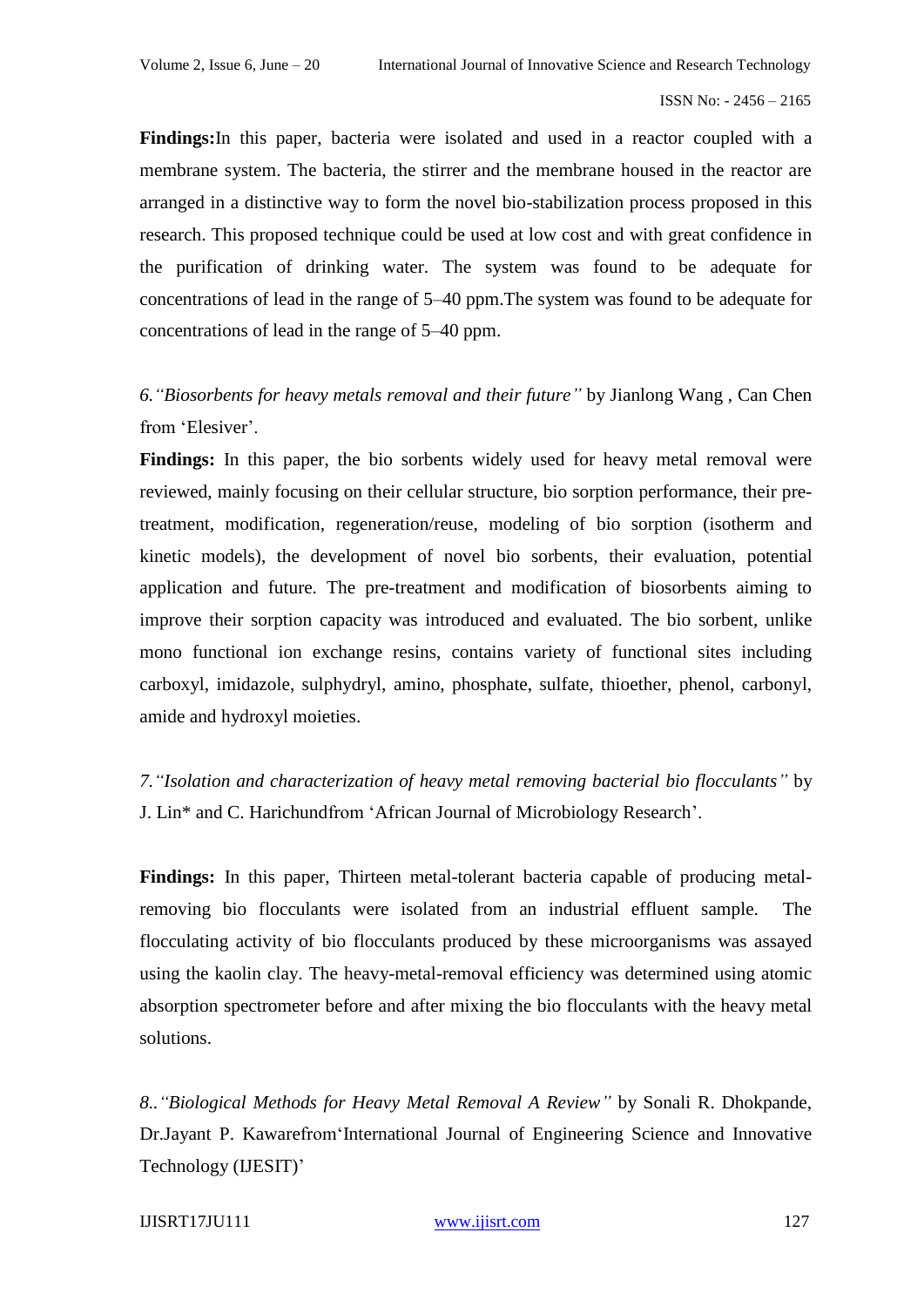**Findings:**In this paper, the key area of research in the heavy metal removal by biological methods is the recovery of heavy metals. The recovery and regeneration are the two important factors which can make the biological methods, a more attractive and economical alternative.

*9."Treatment of Industrial Wastewater by using Banana Peels and Fish Scales"* by AakankshaDarge, S. J. Manefrom'International Journal of Science and Research (IJSR)'. **Findings:**In this paper, banana peels and fish scales were washed, dried and ground to 150- 200 μm and to 160 μm respectively. The combination of both these biosorbentwas used for treatment of waste water with different proportion of adsorbents, variation of pH and contact time. It is found that the maximum efficiency of removal of heavy metal is 60% and 70%respectively.

*10.Removal of Heavy Metals from the Environment by Biosorption"*by M. Gavrilsceufrom ' Research Gate'.

**Findings:**In this paper, Studied about the unconventional removal method of heavy metals, i.e.Biosorption. It is presented as physio-chemical process for removal of heavy metals.

**Result:** Out of all the research paper we have referred, we have decided to use orange and banana peels as a bio-sorbent for removal of heavy metals from leachate followed by biological treatment with families of micro-organisms.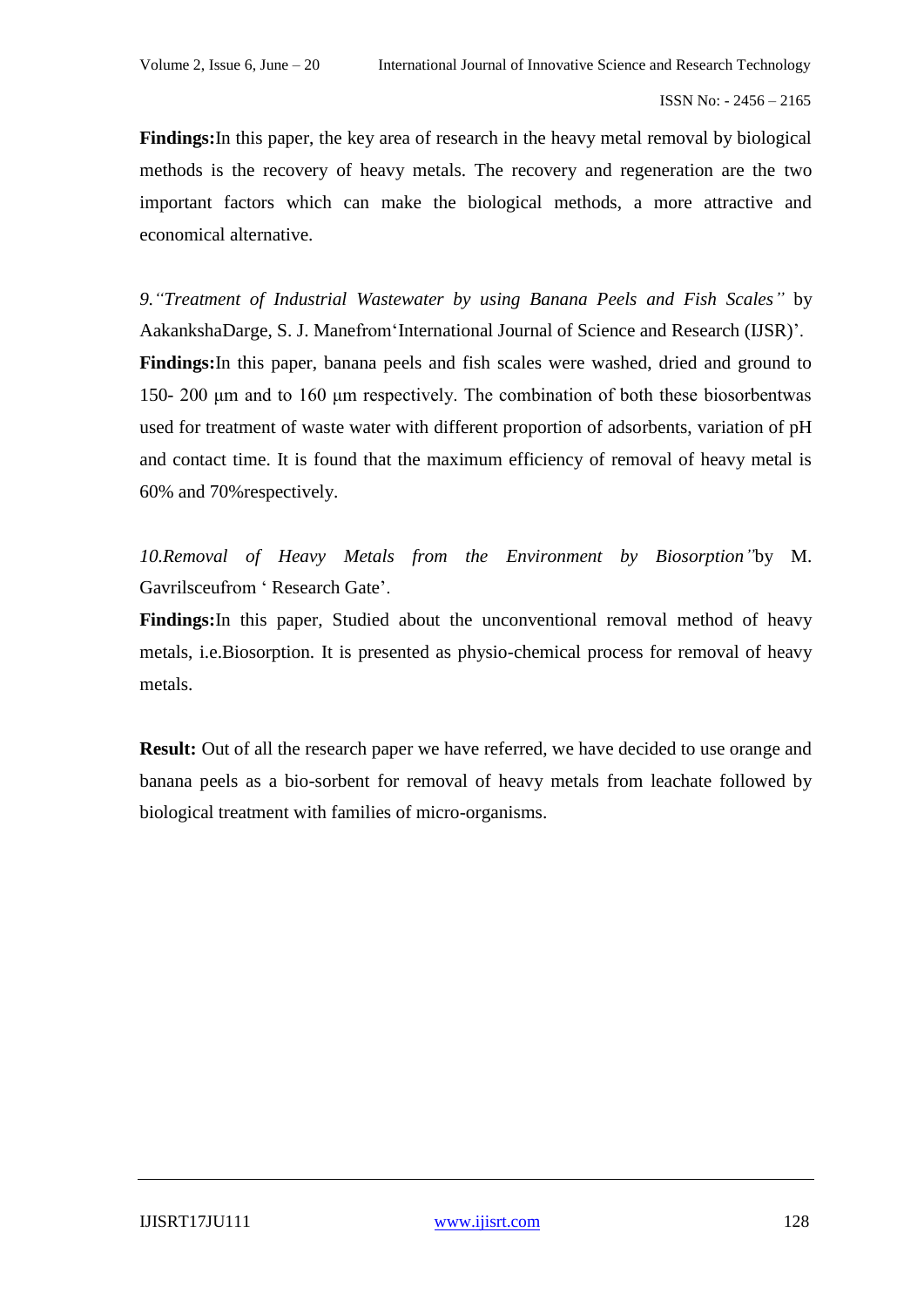# **CHAPTER 2 Treatment methods for heavy metals.**

### **2.1Sources of heavy metal contaminated wastewater**

Various sources of heavy metals in waste water are as follows:

- 1. Mining and smelting of metalliferous
- 2.Surface fishing industry.
- 3.Energy and fuel production.
- 4.Fertilizer and pesticide industry
- 5.Leachate from landfill sites.



Fig 1.Sources of heavy metals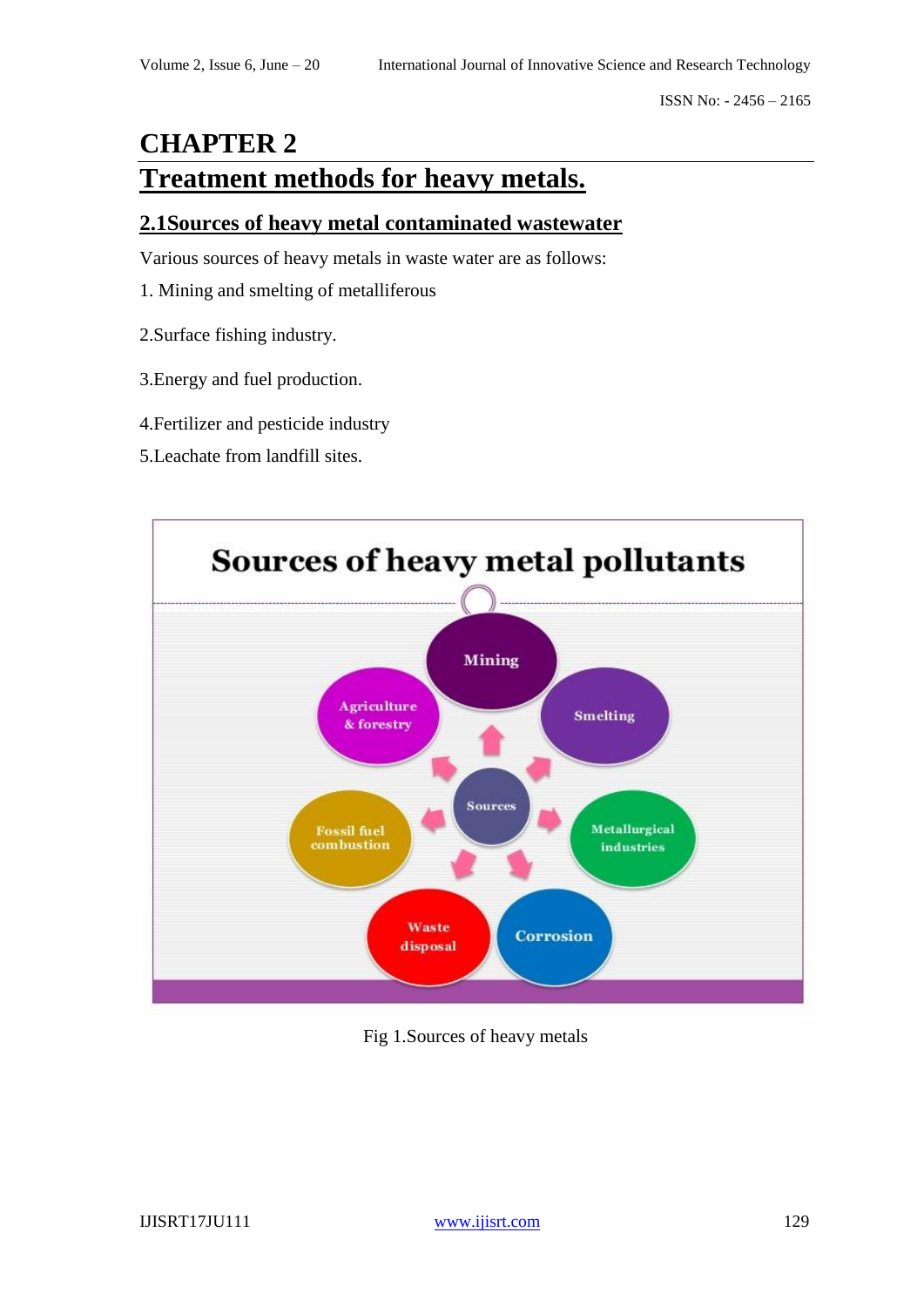| Sr No. | <b>Heavy Metal</b>   | $\mathbf{GL}$ | ${\bf I} {\bf L}$ | TL      | HL      |
|--------|----------------------|---------------|-------------------|---------|---------|
|        | <b>Concentration</b> |               |                   |         |         |
|        | Arsenic(As)          | <b>BDL</b>    | <b>BDL</b>        | < 0.053 | < 0.053 |
|        | Cadmium(Cd)          | <b>BDL</b>    | 0.01              | < 0.002 | < 0.002 |
|        | Chromium(Cr)         | 0.029         | 0.035             | < 0.007 | < 0.007 |
|        | Lead(Pb)             | <b>BDL</b>    | <b>BDL</b>        | < 0.042 | < 0.042 |
|        | Mercury(Hg)          | <b>BDL</b>    | <b>BDL</b>        | < 0.061 | < 0.061 |

### **2.2 Concentration of heavy metals in Leachate**

Table 1 Concentration of heavy metals

## **2.3 Removal of heavy metals by orange peels**

The physical treatment includes removal of heavy metals by adsorption followed by filtration mechanism using orange peels.

Orange peels were cut into small pieces, dried, crushed, and washed thoroughly with double distilled water to remove the adhering dirt. They were finally dried in an air oven at 100°C for 24 hrs. After drying, the adsorbents were sieved.



Fig 2. Orange powder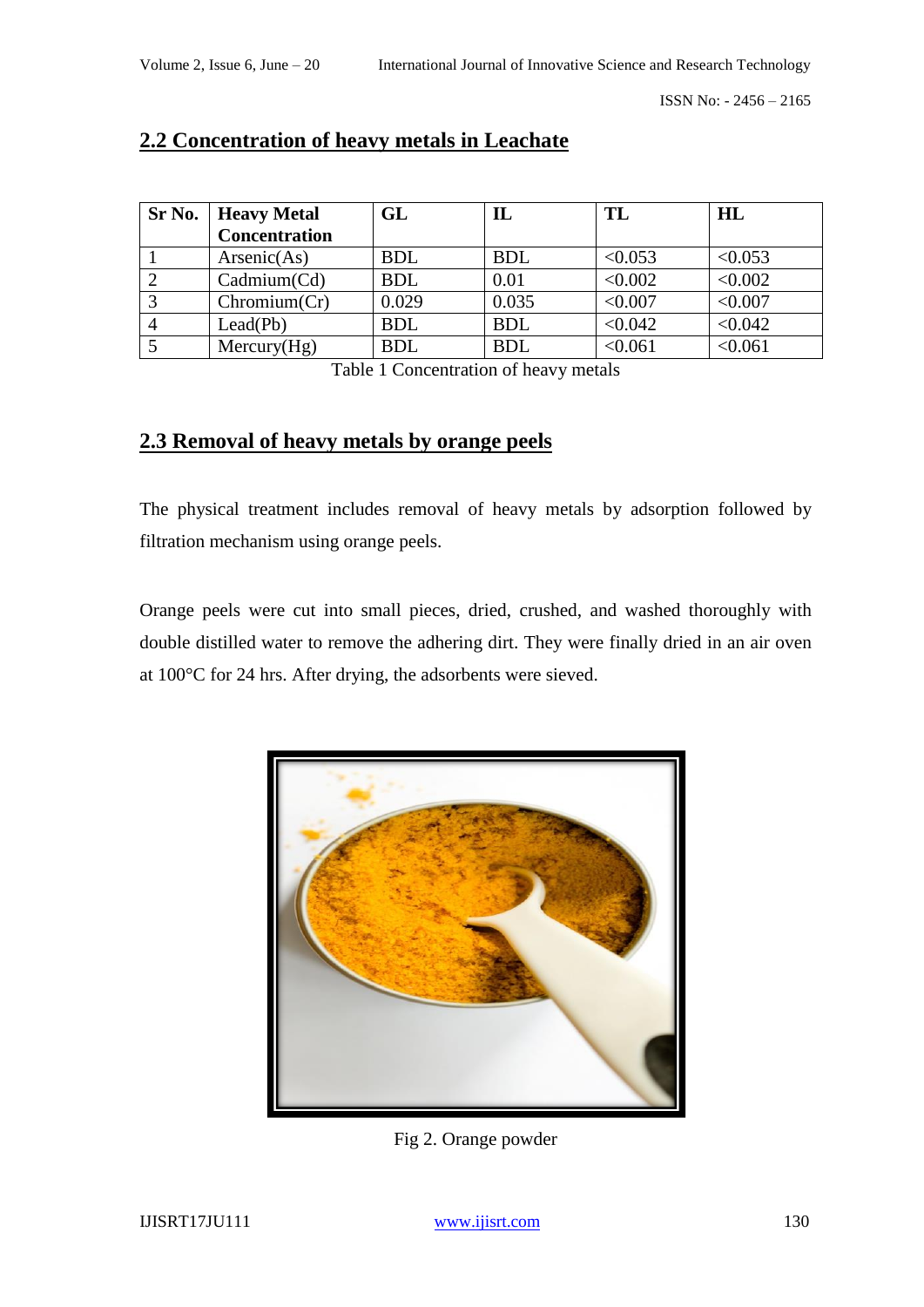### **2.4 Removal of heavy metals by microorganisms**

Bacterial is mainly used for the removal of heavy metals from waste water contaminated with pollutants that are not biodegradable, like mercury, lead etc. However, their isolation, screening and harvesting on a larger scale may be complicated but still remain one of the efficient way of remediating pollutants. Different bacterial strains were used for the removal of different metal ions. Table 2 below shows the biosorption capacity of different metal ions by different bacterial biomass. Bacteria have evolved a number of efficient systems for detoxifying metals ions they develop these resistance mechanisms mostly for their survival.

| <b>Sr</b> | <b>Heavy metals</b> | <b>Sources</b>                                                  |  |  |  |
|-----------|---------------------|-----------------------------------------------------------------|--|--|--|
| No.       |                     |                                                                 |  |  |  |
| 1.        | Chromium            | Electroplating industry, leather, chrome plating, petroleum     |  |  |  |
|           |                     | refining, tanning, textile manufacturing and pulp processing    |  |  |  |
|           |                     | units.                                                          |  |  |  |
| 2.        | Copper              | Electroplating industries, metal refining, plastic industry and |  |  |  |
|           |                     | industrial emission.                                            |  |  |  |
| 3.        | Cadmium             | Metal smelting and refining, phosphate fertilizers, paint,      |  |  |  |
|           |                     | pigment and copper refineries.                                  |  |  |  |
| 4.        | Lead                | Automobile batteries, petrol based materials.                   |  |  |  |
| 5.        | <b>Nickel</b>       | Metal refining, galvanization, paint and powder, batteries      |  |  |  |
|           |                     | processing.                                                     |  |  |  |
| 6.        | Zinc                | Rubber industries, paint and dyes.                              |  |  |  |
| 7.        | Mercury             | Emission from industries producing caustic soda                 |  |  |  |
|           |                     | .Thermometer, adhesives, paints etc.                            |  |  |  |
| 8.        | Iron                | From metal refining, galvanization engine parts.                |  |  |  |
| 9.        | Arsenic             | Semiconductors, petroleum refining. Wood preservatives,         |  |  |  |
|           |                     | animal feed additives, coal power plants.                       |  |  |  |

Table 2 Some of the common industrial units releasing toxic heavy metals into

environment are listed .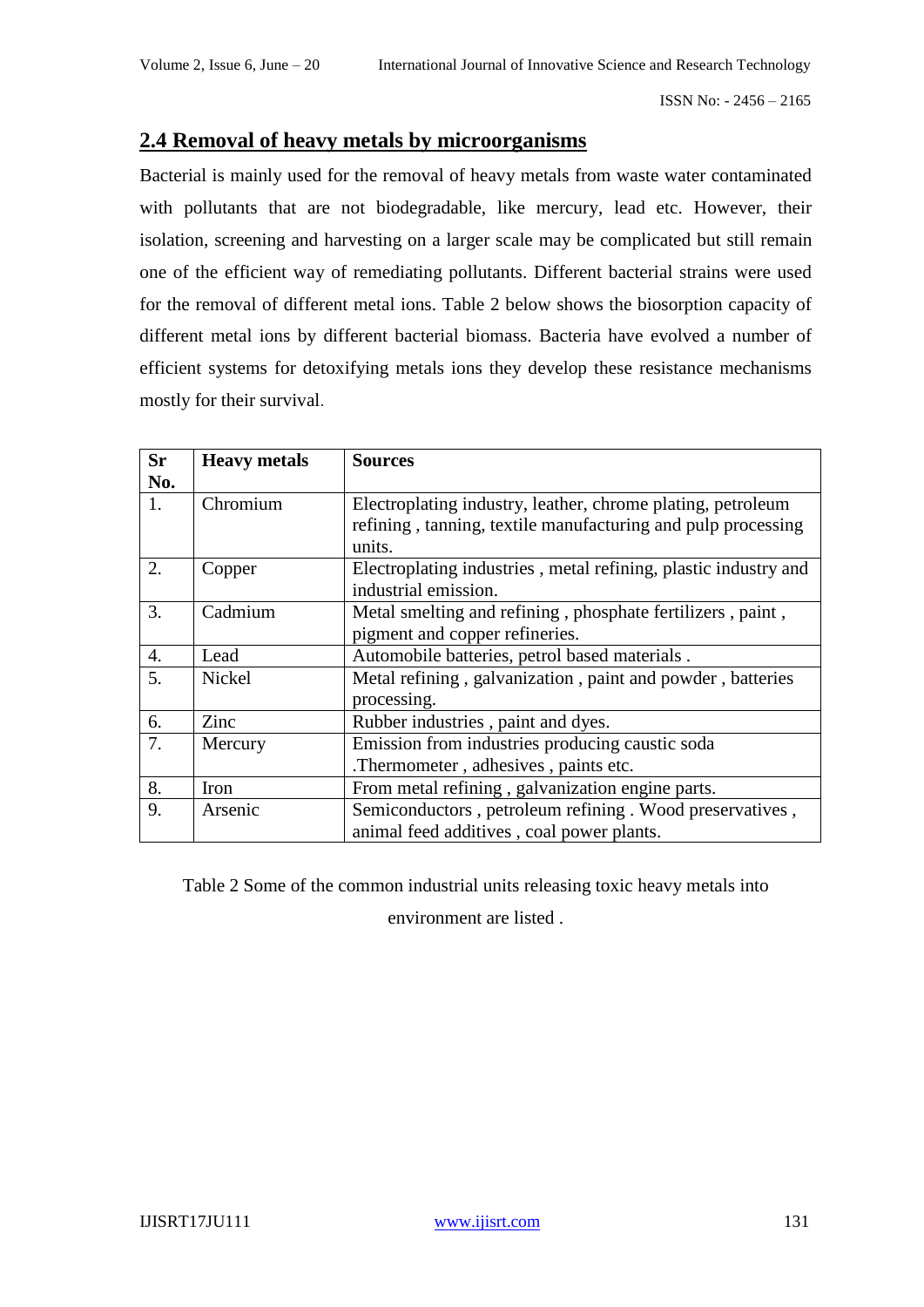# **CHAPTER 3**

### **REMOVAL BY USING BIO-SORPTION**

#### **3.1 Bio-sorption**

The bio sorption process involves a solid phase (sorbent or biosorbent; biological material) and a liquid phase (solvent, normally water) containing a dissolved species to be sorbed (sorbate, metal ions). Due to higher affinity of the sorbent for the sorbate species, the latter is attracted and bounded there by different mechanisms.

The process continues till equilibrium is established between the amount of solid-bound sorbate species and its portion remaining in the solution. The degree of sorbent affinity for the sorbate determines its distribution between the solid and liquid phases.

#### **3.2Bio-sorption mechanism**

The mechanism of biosorption is complex, mainly ion exchange, chelation, adsorption by physical forces, entrapment in inters and intrafibrilliar capillaries and spaces of the structural polysaccharide network as a result of the concentration gradient and diffusion through cell walls and membranes.

There are several chemical groups that would act as sequester the metals in biomass: acetamido groups of chitin, structural polysaccharides of fungi, amino an phosphate groups in nucleic acids, amido, amino sulfhydryl and carboxyl groups in proteins, hydroxyls in polysaccharide and mainly carboxyls and Sulphates in polysaccharides of marine algae that belong to the divisions Phaeophyta, RhodophytaandChlorophyta.

The complex structure of microorganisms implies that there are many ways for the metal to be taken up by the microbial cell. The biosorption mechanisms are various and are not fully understood. They may be classified according to various criteria. According to the dependence on the cell's metabolism, biosorption mechanisms can be divided into: Metabolism dependent and Non –metabolism dependent.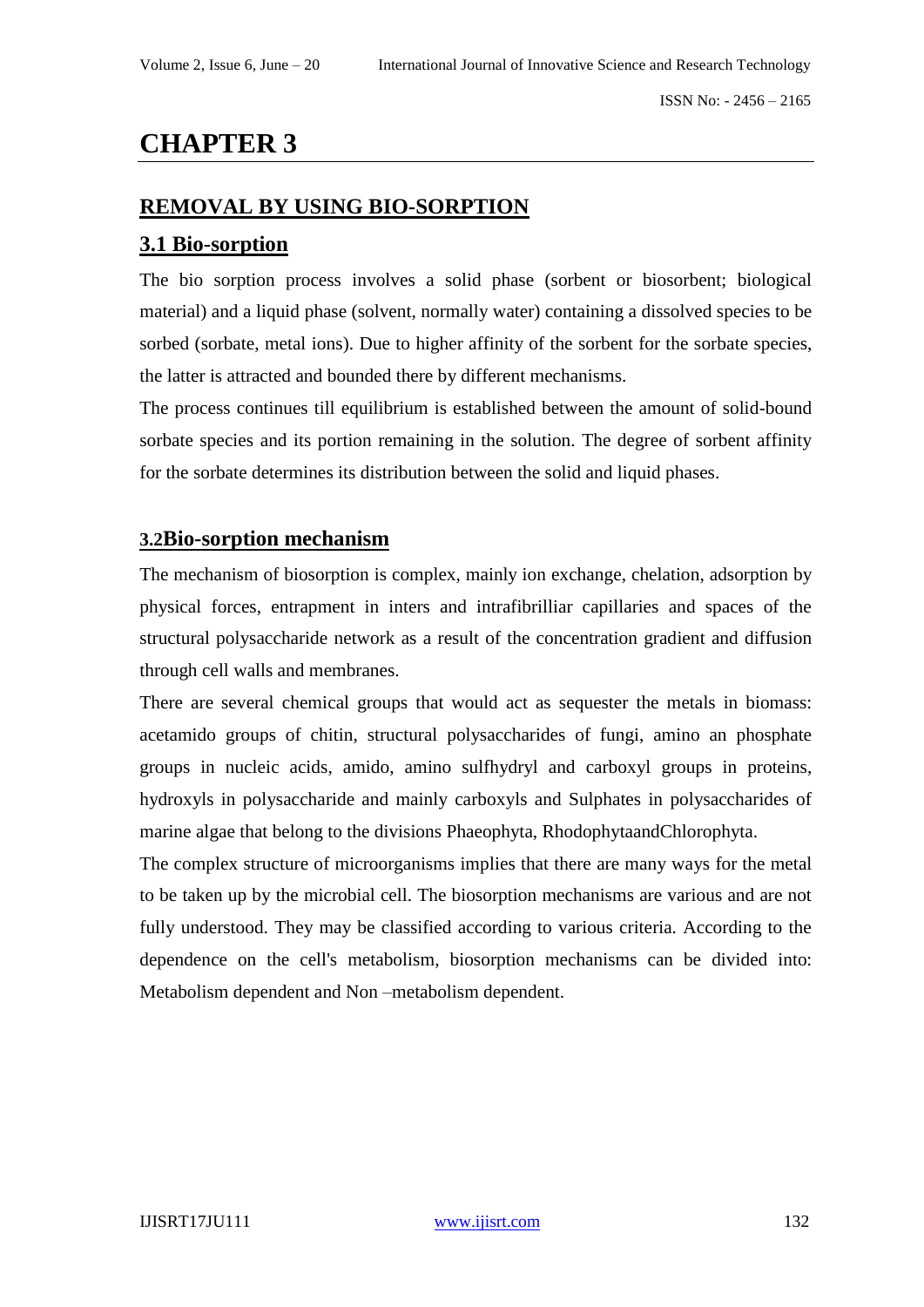### **3.3 Procedure**

Orange peels were cut into small pieces, dried, crushed, and washed thoroughly with double distilled water to remove the adhering dirt. They were finally dried in an air oven at 100°C for 24 h. After drying, the adsorbents were sieved. The particle sizes were 1 to 5 mm. Synthetic solutions were prepared from analytical-reagent grade CuSO<sub>4</sub>, CoSO<sub>4</sub>, NiSO<sub>4</sub>, ZnSO<sub>4</sub>, and Pb(NO<sub>3</sub>)<sub>2</sub>. The sieved peels were treated separately with 0.4 mol L<sup>-</sup> <sup>1</sup>NaoH, 0.4 mol  $L^{-1}$  HNO<sub>3</sub>, and distilled water. A typical process of acid and alkali treatment was described as follows. Banana or orange peels (15 g) were soaked in 200 mL of 0.4 mol  $L^{-1}$  HNO<sub>3</sub> for 24 hrs. They were filtered and rinsed with distilled water until the filtrate was near neutral.

We have prepared bio-sorbent listed below in figure.



Fig3. Bio-sorbent preparations

Bio-adsorbent are prepared by solutions using acid, alkali and distilled water and adsorption takes place for removal of heavy metals.

IJISRT17JU111 <www.ijisrt.com>133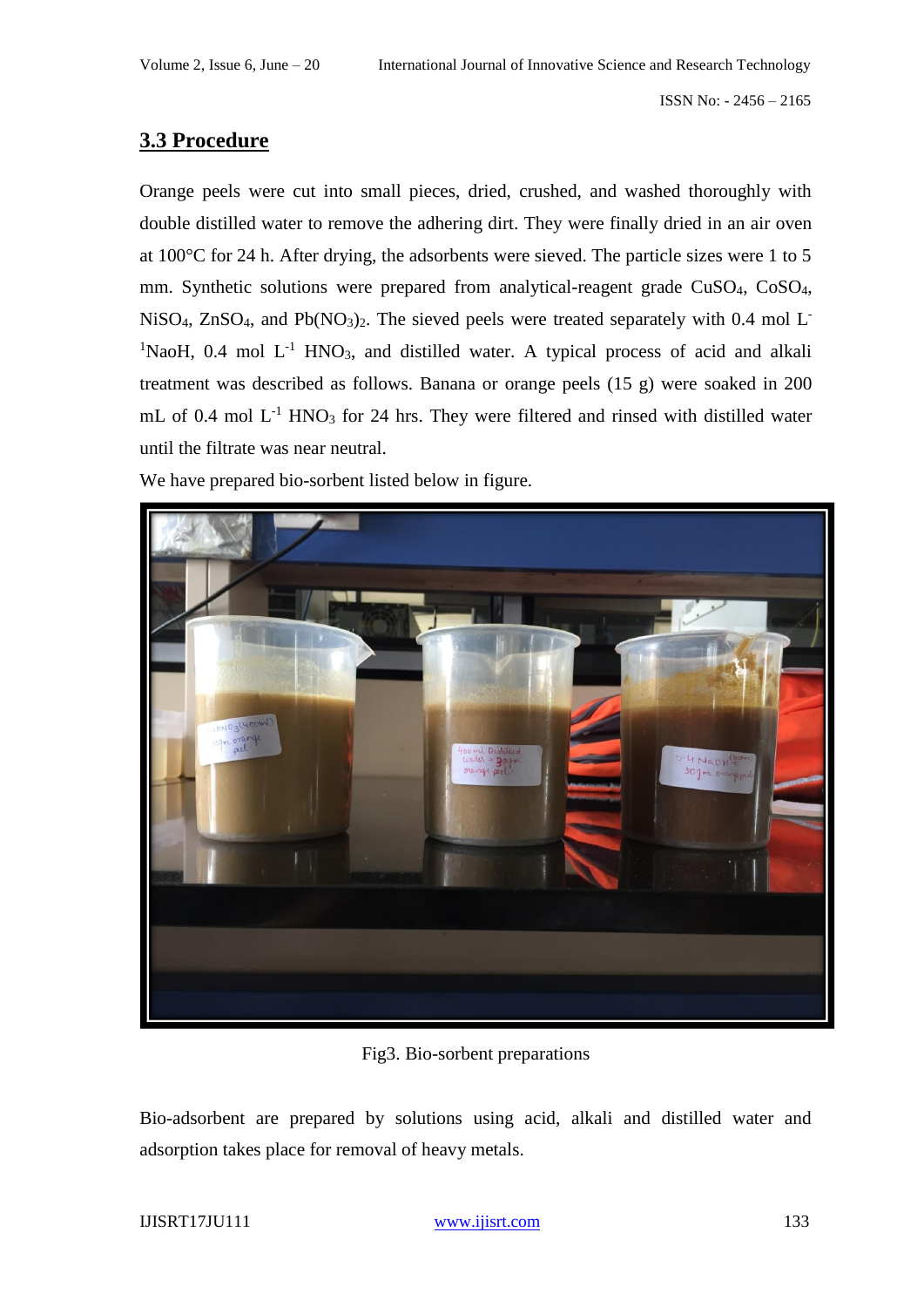### **3.4Physical Treatment**

The physical treatment includes removal of heavy metals by adsorption followed by filtration mechanism using orangepeels.Orange peels were cut into small pieces, dried, crushed, and washed thoroughly with double distilled water to remove the adhering dirt. They were finally dried in an air oven at 100°C for 24 hrs. After drying, the adsorbents were sieved.

**Physical:** Orange peels are dried and converted in powdered form and solutions of acid , alkali and distilled water are prepared by adding appropriate gm of powder. A sample of 100ml is taken and adsorbent of different quantity are added and placed in shaker for 48 hrs. Then after centrifuge was run for 5 minutes and treated sample was tested respectively.

### **3.5Biological Treatment**

Bacteria is mainly used for the removal of heavy metals from waste water contaminated with pollutants that are not biodegradable, like mercury, lead etc. However, their isolation, screening and harvesting on a larger scale may be complicated but still remain one of the efficient way of remediating pollutants.

**Biological:** A culture of ETL60 was prepared and mixed with the sample at different concentrations and were kept in the shaker for 48 hrs. Thereafter, the sample was kept in centrifuge for 5 minutes respectively. The treated effluent was then tested.



Fig 4. Samples in flask shaker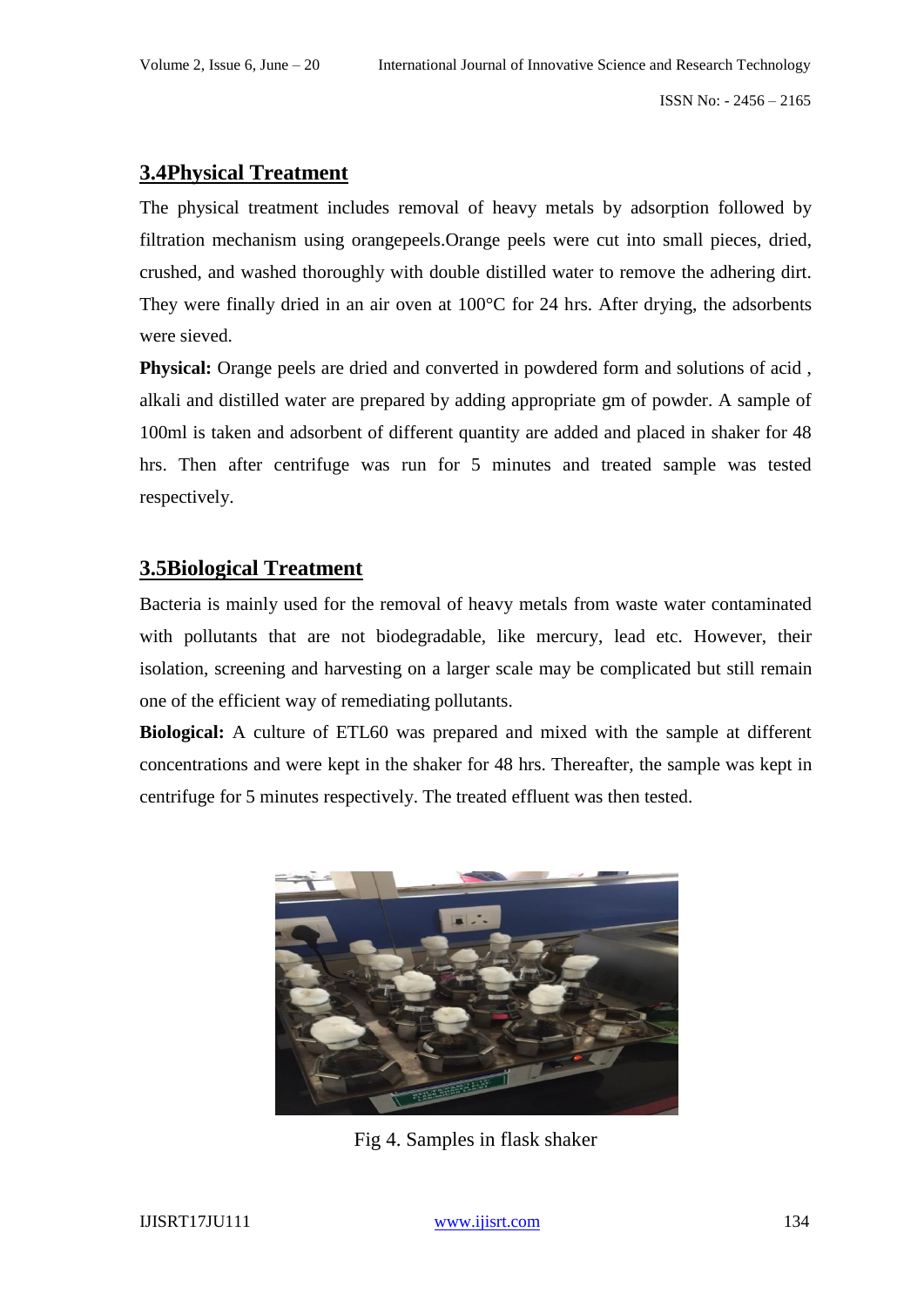# **CHAPTER 4**

## **OBSERVATION**

## **4.1Physical Treatment Observations:**

| <b>Sample</b>   | <b>Copper</b> | <b>Efficiency</b> | <b>Lead</b> |               | <b>EfficiencyManganese</b> | <b>Efficiency</b> |
|-----------------|---------------|-------------------|-------------|---------------|----------------------------|-------------------|
| <b>UNIT</b>     | mg/l          | $\frac{0}{0}$     | mg/1        | $\frac{0}{0}$ | mg/l                       | $\frac{0}{0}$     |
| <b>Initial</b>  | 0.4355        | 84.3628           | 0.5129      | 27.3348       | 1.6239                     | 22.5814           |
| D.W 0.2         | 0.0681        | 83.44432          | 0.3727      | 18.6976       | 1.2572                     | 26.7443           |
| D.W 0.4         | 0.0721        | 87.50861          | 0.417       | 21.5832       | 1.1896                     | 12.6424           |
| D.W 0.6         | 0.0544        | 83.65098          | 0.4022      | 14.3888       | 1.4186                     | 17.3471           |
| D.W 0.8         | 0.0712        | 89.41447          | 0.4391      | 18.6976       | 1.3422                     | 14.8839           |
| D.W 1.0         | 0.0461        | 88.22044          | 0.417       | 14.3888       | 1.3822                     | 33.8937           |
| <b>NaOH 0.2</b> | 0.0513        | 84.3628           | 0.4391      | 27.3348       | 1.0735                     | 37.0589           |
| <b>NaOH 0.4</b> | 0.0681        | 85.80941          | 0.3727      | 24.4492       | 1.0221                     | 25.1616           |
| <b>NaOH 0.6</b> | 0.0618        | 84.13318          | 0.3875      | 28.7775       | 1.2153                     | 25.7159           |
| <b>NaOH 0.8</b> | 0.0691        | 84.61538          | 0.3653      | 15.8315       | 1.2063                     | 36.1783           |
| <b>NaOH 1.0</b> | 0.067         | 84.13318          | 0.4317      | 25.892        | 1.0364                     | 16.3187           |
| <b>HNO3 0.2</b> | 0.0691        | 83.65098          | 0.3801      | 25.892        | 1.3589                     | 22.9509           |
| <b>HNO3 0.4</b> | 0.0712        | 88.70264          | 0.3801      | 4.30883       | 1.2512                     | 3.71944           |
| <b>HNO3 0.6</b> | 0.0492        | 89.89667          | 0.4908      | 10.0604       | 1.5635                     | 5.78238           |
| <b>HNO3 0.8</b> | 0.044         | 87.73823          | 0.4613      | $-2.8856$     | 1.53                       | 4.60619           |
| <b>HNO31.0</b>  | 0.0534        | 100               | 0.5277      | 100           | 1.5491                     | 100               |

#### Table No.3 Observations of Physical Treatment

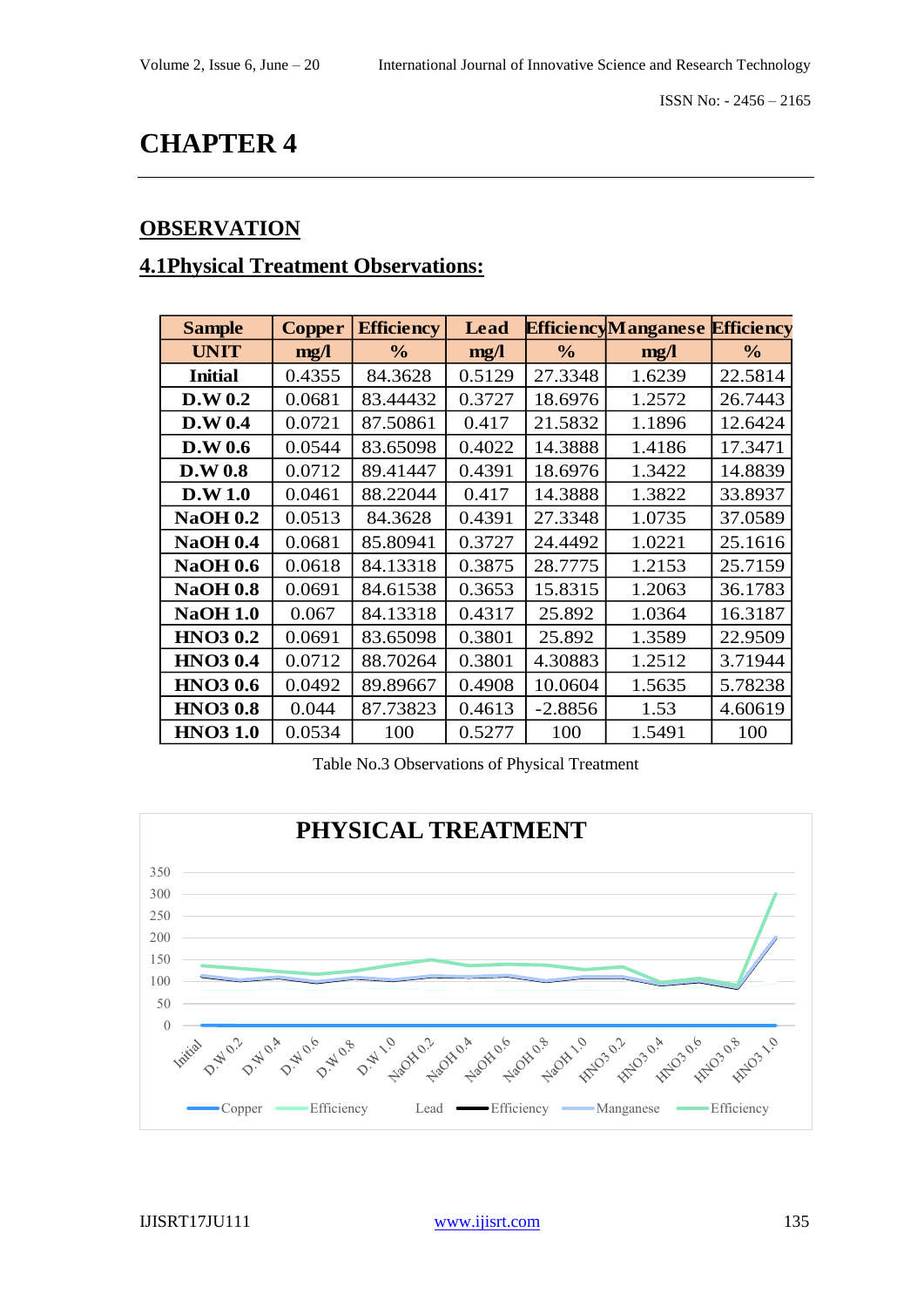| <b>SAMPLE ID</b> | <b>COPPER</b> | <b>EFFICIENCY</b> | <b>LEAD</b> | <b>EFFICIENCY MANGANSE EFFICIENCY</b> |        |               |
|------------------|---------------|-------------------|-------------|---------------------------------------|--------|---------------|
| <b>UNIT</b>      | mg/l          | $\frac{0}{0}$     | mg/l        | $\frac{0}{0}$                         | mg/    | $\frac{6}{6}$ |
| <b>INTIAL</b>    | 0.0868        | 29.95391705       | 1.1834      | 33.08264323                           | 1.6355 | 65.31947417   |
| $0.1$ ML         | 0.0608        | 27.64976959       | 0.7919      | 29.22933919                           | 0.5672 | 74.88229899   |
| $0.2$ ML         | 0.0628        | 19.70046083       | 0.8375      | 13.84992395                           | 0.4108 | 53.58605931   |
| $0.3$ ML         | 0.0697        | 23.15668203       | 1.0195      | 9.236099375                           | 0.7591 | 67.07428921   |
| $0.4$ ML         | 0.0667        | 18.66359447       | 1.0741      | 15.38786547                           | 0.5385 | 59.7431978    |
| $0.5$ ML         | 0.0706        | 19.70046083       | 1.0013      | 14.61889471                           | 0.6584 | 70.4738612    |
| $0.6$ ML         | 0.0697        | 8.525345622       | 1.0104      | 17.69477776                           | 0.4829 | 68.13818404   |
| $0.7$ ML         | 0.0794        | 13.01843318       | 0.974       | 16.925807                             | 0.5211 | 63.03882605   |
| $0.8$ ML         | 0.0755        | 17.51152074       | 0.9831      | 14.61889471                           | 0.6045 | 62.133904     |
| $0.9$ ML         | 0.0716        | 10.71428571       | 1.0104      | 2.315362515                           | 0.6193 | 67.44726383   |
| 1.0 ML           | 0.0775        | 100               | 1.156       | 100                                   | 0.5324 | 100           |

## **4.2 Biological Treatment Observations:**

Table No.4 Observations on Biological Treatment



### **4.3 Results**

After performing physical and biological treatments and analyzing the result, we have obtained positive results for both the treatment. But more reduction of heavy metals was found in biological treatment than physical treatment by using the microorganism i.e. bacteria named ETL60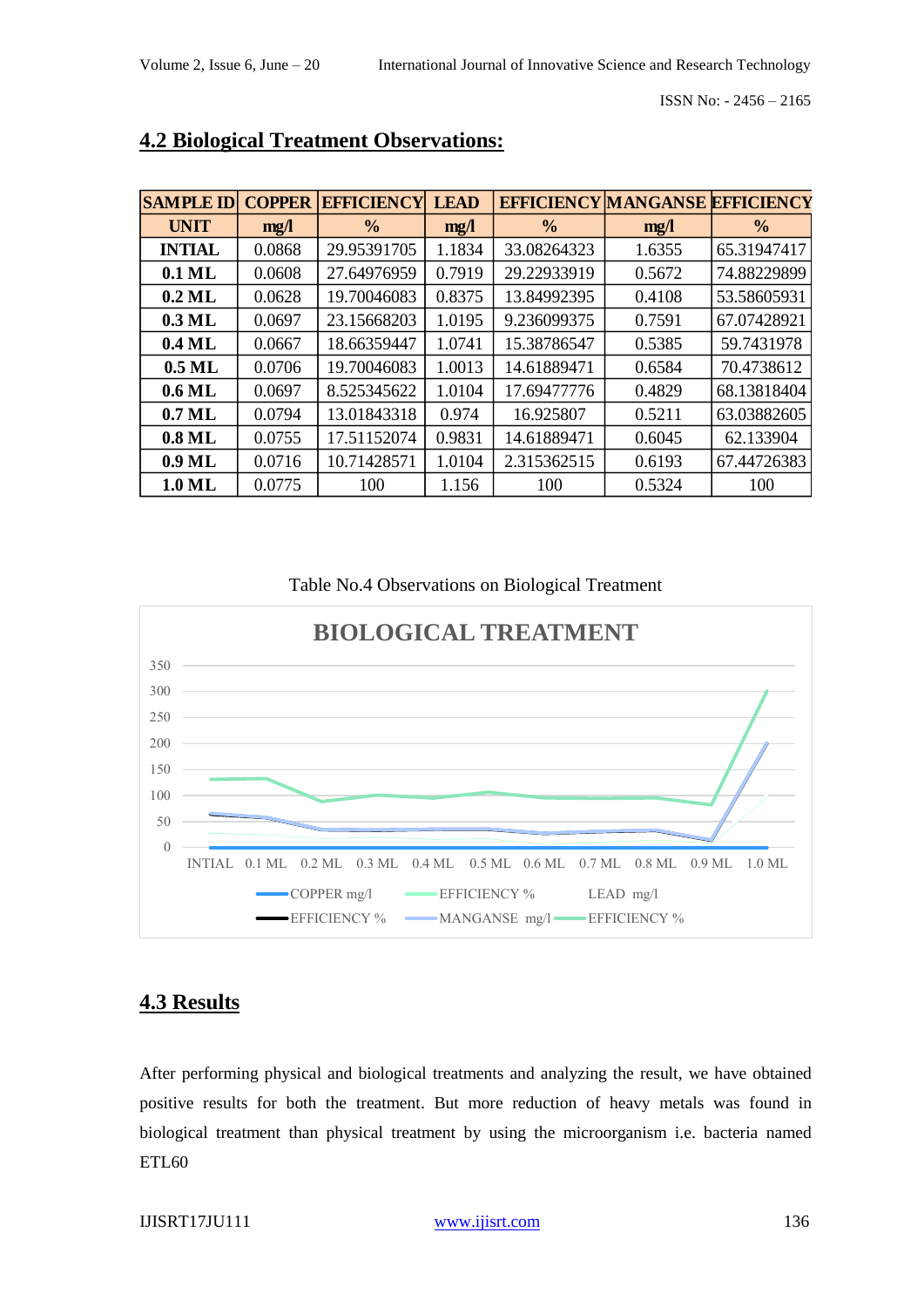| <b>Treatment</b> | <b>Concentration</b> | <b>Physical   Concentration   Biological</b> |    |               |
|------------------|----------------------|----------------------------------------------|----|---------------|
| Unit             | gm                   | $\frac{0}{0}$                                | ml | $\frac{0}{0}$ |
| Copper           | HNO <sub>3</sub> 0.6 | 89.89                                        |    | 29.95         |
| Lead             | <b>NaOH 0.6</b>      |                                              |    | 33.08         |
| <b>Manganese</b> | NaOH 0.2             | 37.05                                        |    | 74.88         |

Table No.5 Result Table

### **4.4 Conclusions**

Biosorption is being an alternative to conventional methods for the removal of toxic heavy metals from industrial effluents. These Conventional methods are expensive, hence the use of low cost, abundant environmentally friendly bio sorbents have to be used. The advanced development of the bio sorption processes requires further improvement in the direction of modelling, regeneration of bio sorbent material and of testing immobilized raw biomasses with basic industrial effluents.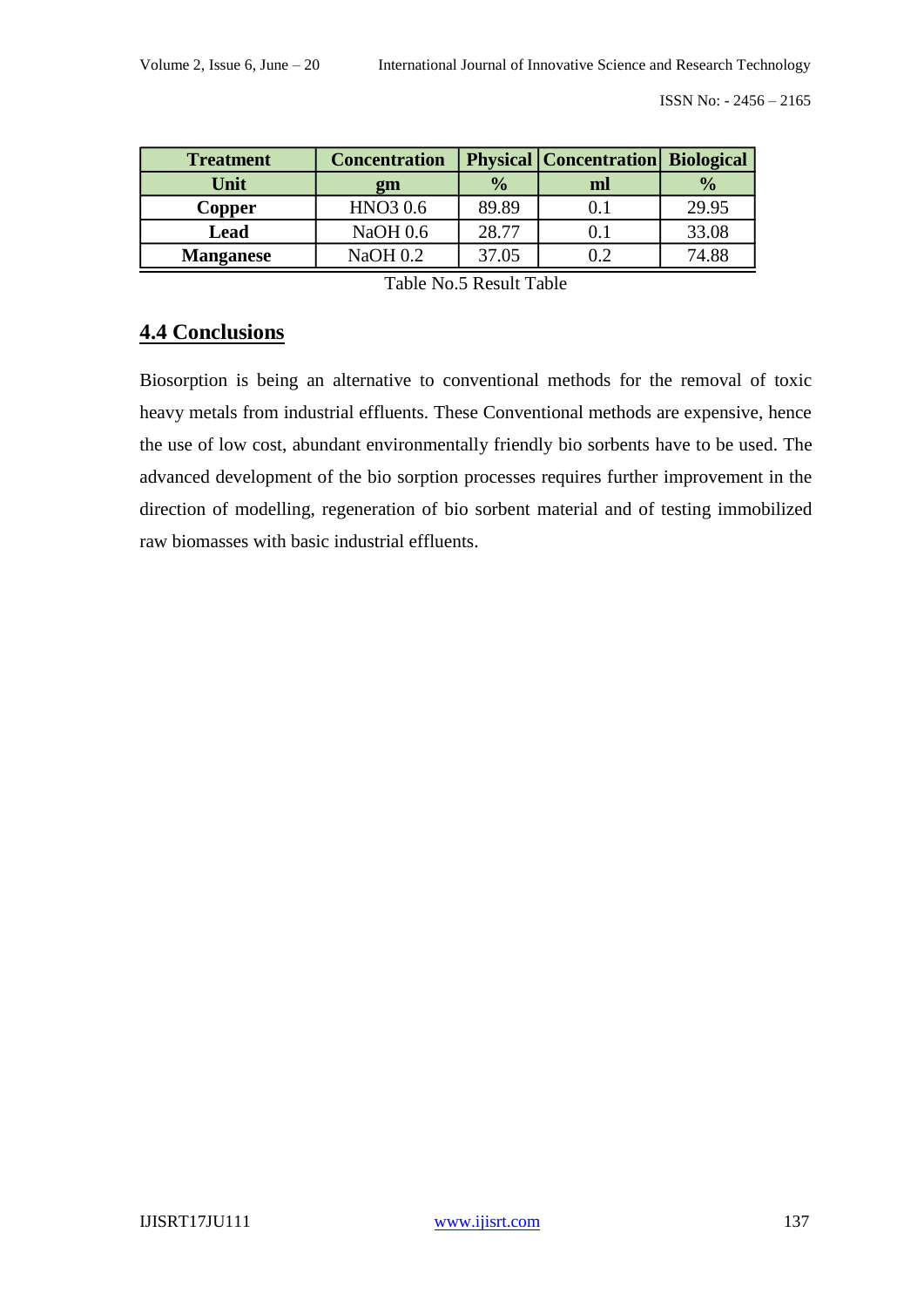### **REFERENCES**

#### **Research Papers**

1.Adsorption of Heavy Metals from Water Using Banana and Orange Peels by G. Annadurai, R.S. Juangand D.J. Leefrom'Research Gate'.

2.Application of Citrulluslanatus rind as biosorbent for removal of trivalent chromium from aqueous solutionbyNimmalaAnvesh Reddy, R. Lakshmipathy, N.C. Saradafrom'Elesevier'.

3.A Study on the Potential of Moringa Leaf and Bark Extract in Bioremediation of Heavy Metals from Water Collected from Various Lakes in Bangalore by Shinomol George K, BhanuRevathi K, Deepa N, PoojaSheregar C, Ashwini T.S., Suchandrima Das from 'Elesevier'.

4.Water hyacinth (Eichhorniacrassipes) – An efficient and economic adsorbent for textile effluent treatment – A reviewbyE. SanmugaPriya, P. SenthamilSelvanfrom'Arabian Journal of Chemistry'.

5.Uptake of Heavy Metals by Microorganisms: An Experimental Approach by OMAR CHAALAL ADULRAZAG Y. ZEKRI from 'Taylor & Francis Inc.'

6.Biosorbents for heavy metals removal and their futurebyJianlong Wang , Can Chen from 'Elesiver'.

7.Isolation and characterization of heavy metal removing bacterial bio flocculantsby J. Lin\* and C. Harichundfrom 'African Journal of Microbiology Research'.

8.Biological Methods for Heavy Metal Removal A ReviewbySonali R. Dhokpande, Dr.Jayant P. Kawarefrom'International Journal of Engineering Science and Innovative Technology (IJESIT)'

9.Treatment of Industrial Wastewater by using Banana Peels and Fish Scales by AakankshaDarge, S. J. Manefrom'International Journal of Science and Research (IJSR)'.

10.Removal of Heavy Metals from the Environment by Biosorptionby M. Gavrilsceufrom ' Research Gate'.